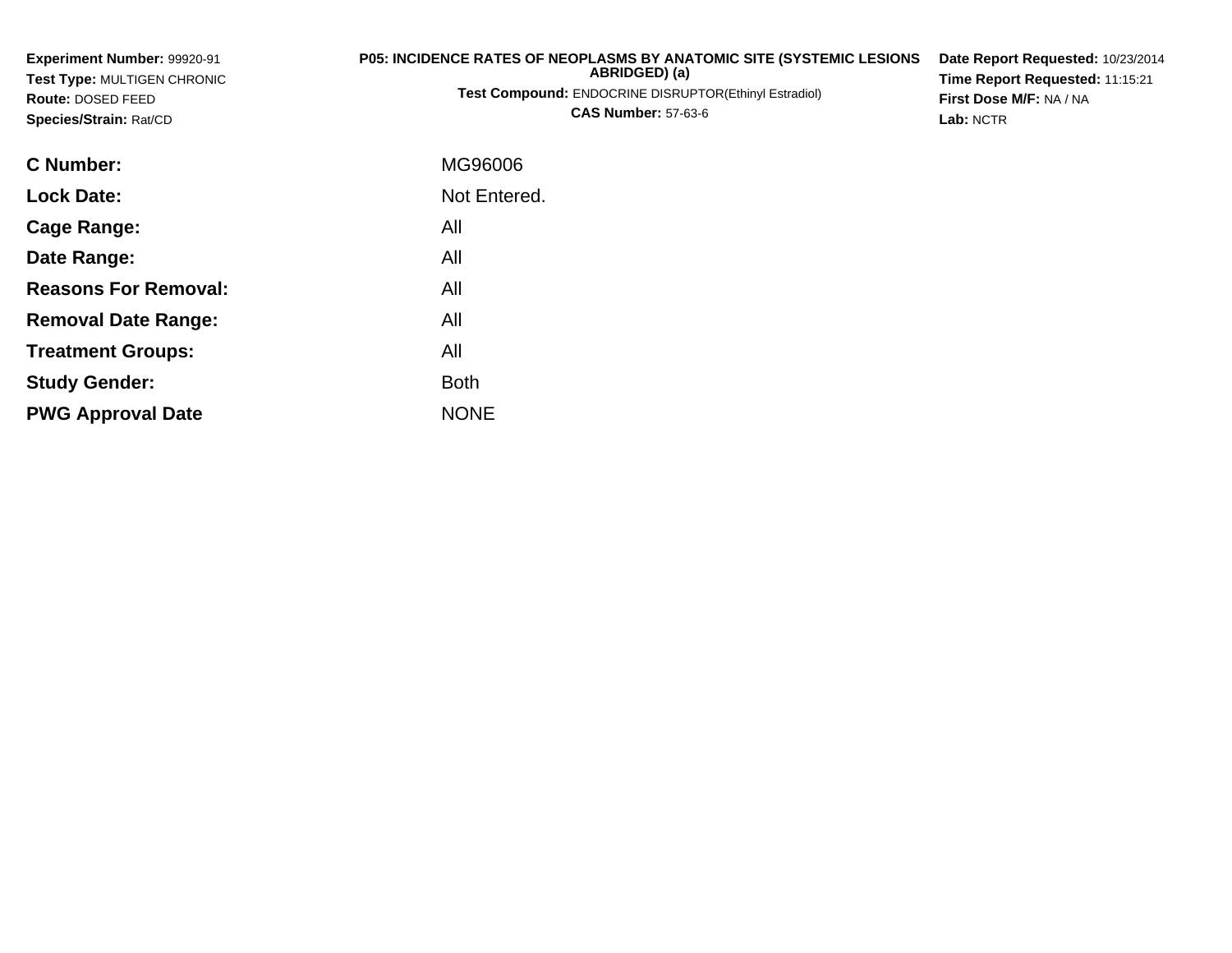| Experiment Number: 99920-91<br>P05: INCIDENCE RATES OF NEOPLASMS BY ANATOMIC SITE (SYSTEMIC LESIONS<br>ABRIDGED) (a)<br>Test Type: MULTIGEN CHRONIC<br>Test Compound: ENDOCRINE DISRUPTOR(Ethinyl Estradiol)<br>Route: DOSED FEED<br><b>CAS Number: 57-63-6</b><br>Species/Strain: Rat/CD |                   | Date Report Requested: 10/23/2014<br>Time Report Requested: 11:15:21<br>First Dose M/F: NA / NA<br>Lab: NCTR |                  |                  |                   |            |
|-------------------------------------------------------------------------------------------------------------------------------------------------------------------------------------------------------------------------------------------------------------------------------------------|-------------------|--------------------------------------------------------------------------------------------------------------|------------------|------------------|-------------------|------------|
| <b>CD Rat MALE</b>                                                                                                                                                                                                                                                                        | <b>F0 CONTROL</b> | F0 2.0 PPB                                                                                                   | <b>F0 10 PPB</b> | <b>F0 50 PPB</b> | <b>F1 CONTROL</b> | F1 2.0 PPB |
| <b>Disposition Summary</b>                                                                                                                                                                                                                                                                |                   |                                                                                                              |                  |                  |                   |            |
| <b>Animals Initially In Study</b>                                                                                                                                                                                                                                                         | 25                | 25                                                                                                           | 25               | 26               | 25                | 25         |
| <b>Early Deaths</b>                                                                                                                                                                                                                                                                       |                   |                                                                                                              |                  |                  |                   |            |
| <b>Natural Death</b>                                                                                                                                                                                                                                                                      | 1                 |                                                                                                              |                  | 1                |                   |            |
| <b>Survivors</b>                                                                                                                                                                                                                                                                          |                   |                                                                                                              |                  |                  |                   |            |
| <b>Moribund Sacrifice</b>                                                                                                                                                                                                                                                                 |                   |                                                                                                              |                  |                  |                   |            |
| <b>Terminal Sacrifice</b>                                                                                                                                                                                                                                                                 | 24                | 25                                                                                                           | 25               | 25               | 25                | 25         |
| <b>Animals Examined Microscopically</b>                                                                                                                                                                                                                                                   | 25                | 25                                                                                                           | 25               | 26               | 25                | 25         |
| ALIMENTARY SYSTEM                                                                                                                                                                                                                                                                         |                   |                                                                                                              |                  |                  |                   |            |
| Esophagus                                                                                                                                                                                                                                                                                 | (1)               | (0)                                                                                                          | (0)              | (1)              | (0)               | (0)        |
| Intestine Small, Ileum                                                                                                                                                                                                                                                                    | (0)               | (0)                                                                                                          | (0)              | (0)              | (0)               | (0)        |
| Liver                                                                                                                                                                                                                                                                                     | (24)              | (1)                                                                                                          | (2)              | (25)             | (25)              | (1)        |
| Mesentery                                                                                                                                                                                                                                                                                 | (0)               | (0)                                                                                                          | (0)              | (0)              | (1)               | (0)        |
| Oral Mucosa                                                                                                                                                                                                                                                                               | (0)               | (0)                                                                                                          | (0)              | (0)              | (0)               | (0)        |
| Pancreas                                                                                                                                                                                                                                                                                  | (1)               | (0)                                                                                                          | (0)              | (0)              | (0)               | (0)        |
| CARDIOVASCULAR SYSTEM                                                                                                                                                                                                                                                                     |                   |                                                                                                              |                  |                  |                   |            |
| <b>Blood Vessel</b>                                                                                                                                                                                                                                                                       | (1)               | (0)                                                                                                          | (0)              | (1)              | (0)               | (0)        |
| Heart                                                                                                                                                                                                                                                                                     | (1)               | (0)                                                                                                          | (0)              | (1)              | (0)               | (0)        |
| <b>ENDOCRINE SYSTEM</b>                                                                                                                                                                                                                                                                   |                   |                                                                                                              |                  |                  |                   |            |
| <b>Adrenal Cortex</b>                                                                                                                                                                                                                                                                     | (24)              | (0)                                                                                                          | (0)              | (26)             | (25)              | (0)        |
| <b>Adrenal Medulla</b>                                                                                                                                                                                                                                                                    | (23)              | (0)                                                                                                          | (0)              | (26)             | (25)              | (0)        |
| <b>Pituitary Gland</b>                                                                                                                                                                                                                                                                    | (24)              | (0)                                                                                                          | (0)              | (25)             | (24)              | (0)        |
| <b>Thyroid Gland</b>                                                                                                                                                                                                                                                                      | (24)              | (0)                                                                                                          | (0)              | (25)             | (25)              | (0)        |

GENERAL BODY SYSTEM

None

GENITAL SYSTEM

a - Number of animals examined microscopically at site and number of animals with lesion

b - Primary tumors: all tumors except metastatic tumors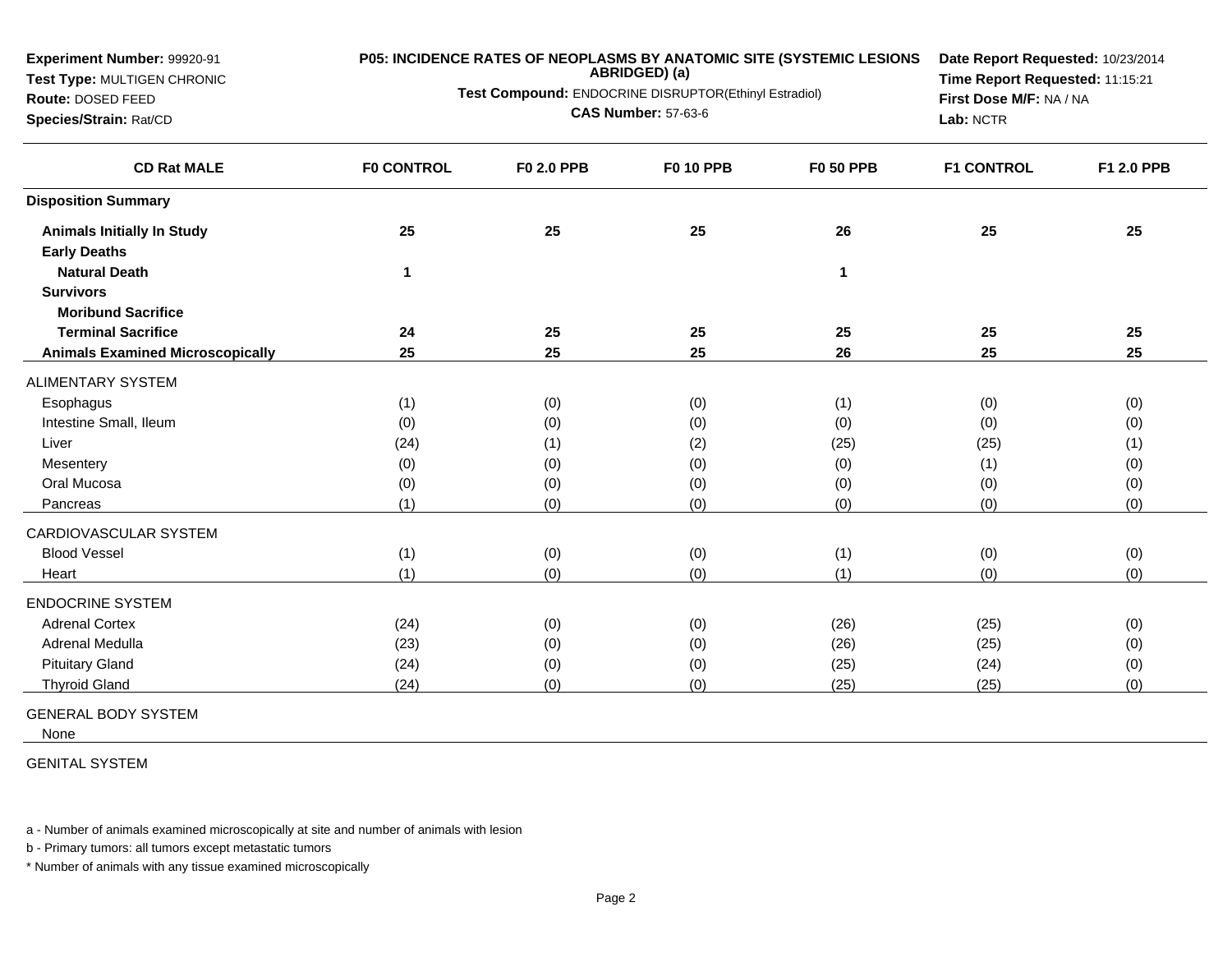**Test Type:** MULTIGEN CHRONIC**Route:** DOSED FEED

**Species/Strain:** Rat/CD

# **P05: INCIDENCE RATES OF NEOPLASMS BY ANATOMIC SITE (SYSTEMIC LESIONS ABRIDGED) (a)**

**Test Compound:** ENDOCRINE DISRUPTOR(Ethinyl Estradiol)

**CAS Number:** 57-63-6

**Date Report Requested:** 10/23/2014**Time Report Requested:** 11:15:21**First Dose M/F:** NA / NA**Lab:** NCTR

| <b>CD Rat MALE</b>            | <b>F0 CONTROL</b> | F0 2.0 PPB | <b>F0 10 PPB</b> | <b>F0 50 PPB</b> | <b>F1 CONTROL</b> | F1 2.0 PPB |
|-------------------------------|-------------------|------------|------------------|------------------|-------------------|------------|
| <b>Coagulating Gland</b>      | (24)              | (25)       | (25)             | (24)             | (25)              | (24)       |
| Epididymis                    | (25)              | (25)       | (25)             | (26)             | (25)              | (25)       |
| <b>Preputial Gland</b>        | (0)               | (2)        | (3)              | (2)              | (3)               | (2)        |
| Prostate, Dorsal/Lateral Lobe | (5)               | (5)        | (8)              | (9)              | (9)               | (3)        |
| Prostate, Dorsal/lateral Lobe | (19)              | (20)       | (17)             | (17)             | (16)              | (22)       |
| Prostate, Ventral Lobe        | (24)              | (25)       | (25)             | (26)             | (25)              | (25)       |
| <b>Rete Testes</b>            | (25)              | (23)       | (24)             | (25)             | (25)              | (23)       |
| <b>Seminal Vesicle</b>        | (24)              | (25)       | (25)             | (25)             | (25)              | (25)       |
| <b>Testes</b>                 | (25)              | (25)       | (25)             | (26)             | (25)              | (25)       |
| <b>HEMATOPOIETIC SYSTEM</b>   |                   |            |                  |                  |                   |            |
| <b>Bone Marrow</b>            | (24)              | (0)        | (0)              | (25)             | (25)              | (0)        |
| Spleen                        | (24)              | (0)        | (0)              | (25)             | (25)              | (0)        |
| Thymus                        | (24)              | (0)        | (0)              | (25)             | (25)              | (0)        |
| <b>INTEGUMENTARY SYSTEM</b>   |                   |            |                  |                  |                   |            |
| <b>Mammary Gland</b>          | (24)              | (24)       | (25)             | (25)             | (25)              | (24)       |
| Skin                          | (1)               | (1)        | (0)              | (1)              | (0)               | (0)        |
| MUSCULOSKELETAL SYSTEM        |                   |            |                  |                  |                   |            |
| Bone                          | (25)              | (0)        | (0)              | (26)             | (25)              | (0)        |
| <b>NERVOUS SYSTEM</b>         |                   |            |                  |                  |                   |            |
| <b>Brain</b>                  | (1)               | (0)        | (0)              | (1)              | (0)               | (0)        |
| Spinal Cord                   | (1)               | (0)        | (0)              | (0)              | (0)               | (0)        |
| <b>RESPIRATORY SYSTEM</b>     |                   |            |                  |                  |                   |            |
| Lung                          | (1)               | (0)        | (0)              | (1)              | (0)               | (0)        |
| Trachea                       | (0)               | (0)        | (0)              | (1)              | (0)               | (0)        |
| SPECIAL SENSES SYSTEM         |                   |            |                  |                  |                   |            |
| Eye                           | (1)               | (0)        | (0)              | (0)              | (0)               | (0)        |
|                               |                   |            |                  |                  |                   |            |

a - Number of animals examined microscopically at site and number of animals with lesion

b - Primary tumors: all tumors except metastatic tumors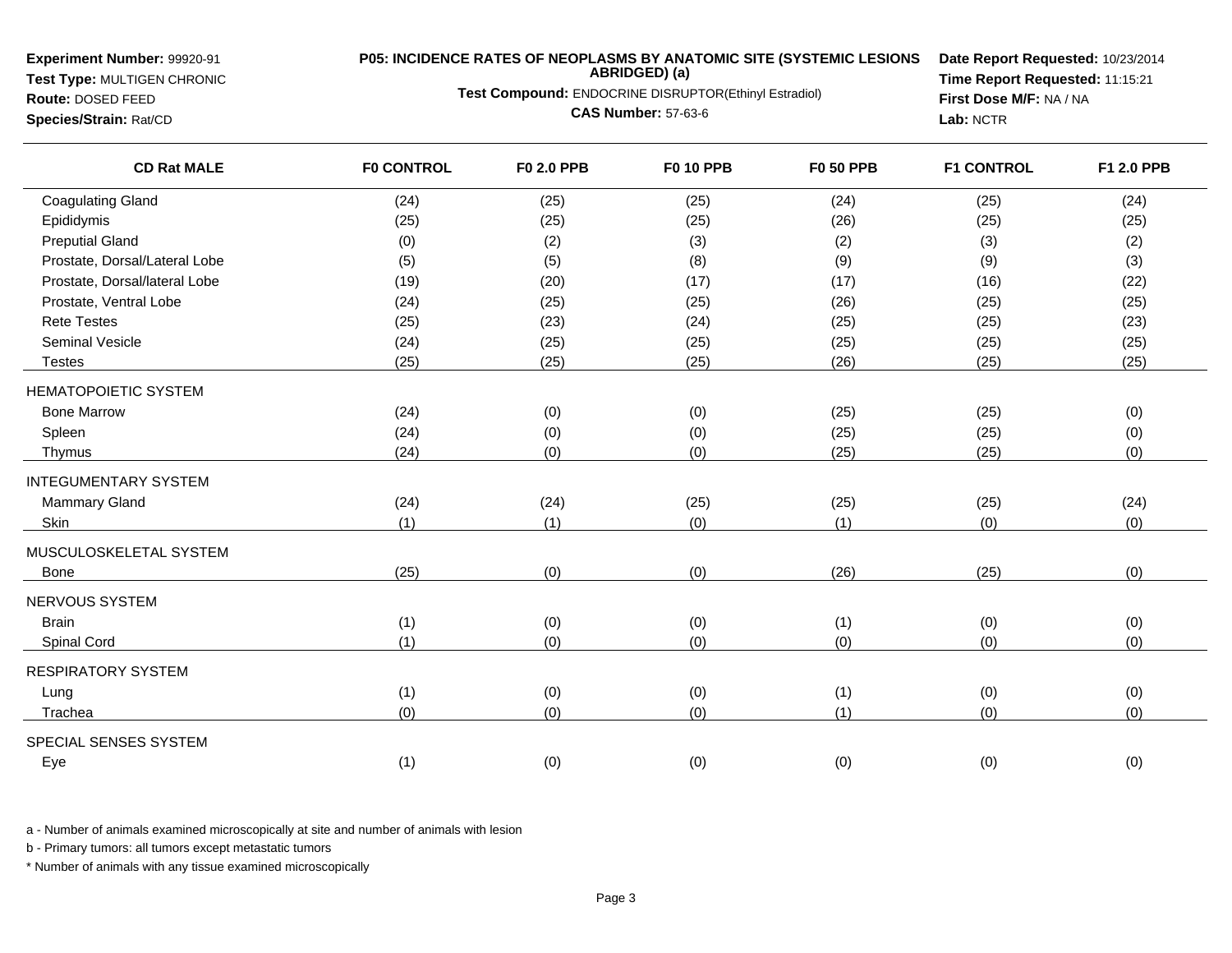| Experiment Number: 99920-91<br>Test Type: MULTIGEN CHRONIC<br>Route: DOSED FEED<br>Species/Strain: Rat/CD |                   | <b>P05: INCIDENCE RATES OF NEOPLASMS BY ANATOMIC SITE (SYSTEMIC LESIONS)</b><br>Date Report Requested: 10/23/2014<br>ABRIDGED) (a)<br>Time Report Requested: 11:15:21<br><b>Test Compound: ENDOCRINE DISRUPTOR(Ethinyl Estradiol)</b><br>First Dose M/F: NA / NA<br><b>CAS Number: 57-63-6</b><br>Lab: NCTR |                  |                  |                   |                   |
|-----------------------------------------------------------------------------------------------------------|-------------------|-------------------------------------------------------------------------------------------------------------------------------------------------------------------------------------------------------------------------------------------------------------------------------------------------------------|------------------|------------------|-------------------|-------------------|
| <b>CD Rat MALE</b>                                                                                        | <b>FO CONTROL</b> | F0 2.0 PPB                                                                                                                                                                                                                                                                                                  | <b>F0 10 PPB</b> | <b>F0 50 PPB</b> | <b>F1 CONTROL</b> | <b>F1 2.0 PPB</b> |
| URINARY SYSTEM                                                                                            |                   |                                                                                                                                                                                                                                                                                                             |                  |                  |                   |                   |
| Kidney                                                                                                    | (24)              | (4)                                                                                                                                                                                                                                                                                                         | (0)              | (25)             | (25)              | (2)               |
| Urinary Bladder                                                                                           | (1)               | (0)                                                                                                                                                                                                                                                                                                         | (0)              | (1)              | (0)               | (0)               |

a - Number of animals examined microscopically at site and number of animals with lesion

b - Primary tumors: all tumors except metastatic tumors

\* Number of animals with any tissue examined microscopically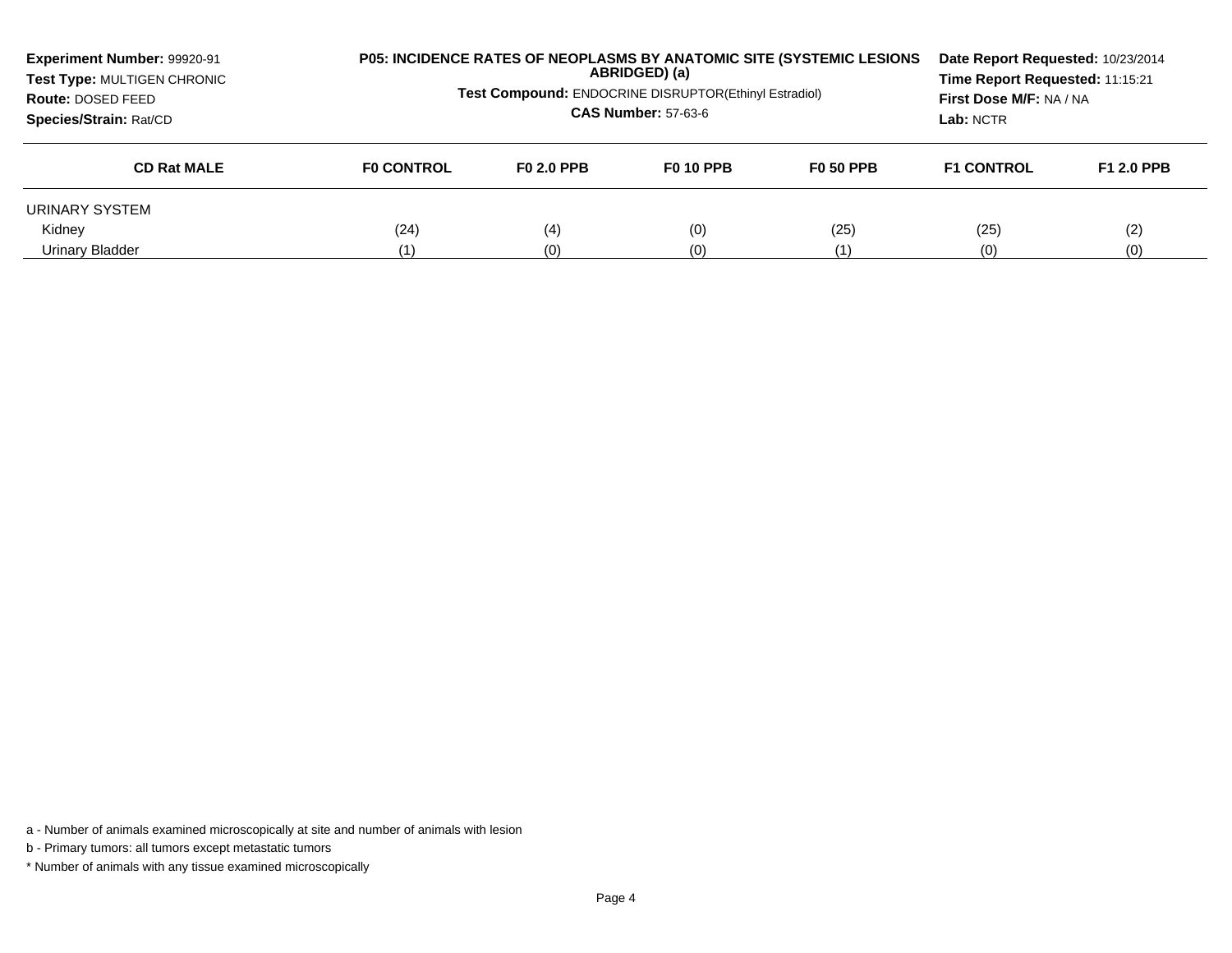| Experiment Number: 99920-91<br>Test Type: MULTIGEN CHRONIC<br>Route: DOSED FEED<br>Species/Strain: Rat/CD | P05: INCIDENCE RATES OF NEOPLASMS BY ANATOMIC SITE (SYSTEMIC LESIONS<br>ABRIDGED) (a)<br>Test Compound: ENDOCRINE DISRUPTOR(Ethinyl Estradiol)<br><b>CAS Number: 57-63-6</b> |             |                   | Date Report Requested: 10/23/2014<br>Time Report Requested: 11:15:21<br>First Dose M/F: NA / NA<br>Lab: NCTR |                  |                  |
|-----------------------------------------------------------------------------------------------------------|------------------------------------------------------------------------------------------------------------------------------------------------------------------------------|-------------|-------------------|--------------------------------------------------------------------------------------------------------------|------------------|------------------|
| <b>CD Rat MALE</b>                                                                                        | F1 10 PPB                                                                                                                                                                    | F1 50 PPB   | <b>F2 CONTROL</b> | F2 2.0 PPB                                                                                                   | <b>F2 10 PPB</b> | <b>F2 50 PPB</b> |
| <b>Disposition Summary</b>                                                                                |                                                                                                                                                                              |             |                   |                                                                                                              |                  |                  |
| <b>Animals Initially In Study</b>                                                                         | 25                                                                                                                                                                           | 26          | 25                | 25                                                                                                           | 25               | 25               |
| <b>Early Deaths</b>                                                                                       |                                                                                                                                                                              |             |                   |                                                                                                              |                  |                  |
| <b>Natural Death</b>                                                                                      |                                                                                                                                                                              |             |                   |                                                                                                              |                  |                  |
| <b>Survivors</b>                                                                                          |                                                                                                                                                                              |             |                   |                                                                                                              |                  |                  |
| <b>Moribund Sacrifice</b>                                                                                 |                                                                                                                                                                              | $\mathbf 1$ |                   |                                                                                                              |                  |                  |
| <b>Terminal Sacrifice</b>                                                                                 | 25                                                                                                                                                                           | 25          | 25                | 25                                                                                                           | 25               | 25               |
| <b>Animals Examined Microscopically</b>                                                                   | 25                                                                                                                                                                           | 26          | 25                | 25                                                                                                           | 25               | 25               |
| <b>ALIMENTARY SYSTEM</b>                                                                                  |                                                                                                                                                                              |             |                   |                                                                                                              |                  |                  |
| Esophagus                                                                                                 | (0)                                                                                                                                                                          | (1)         | (0)               | (0)                                                                                                          | (0)              | (0)              |
| Intestine Small, Ileum                                                                                    | (0)                                                                                                                                                                          | (0)         | (0)               | (1)                                                                                                          | (0)              | (0)              |
| Liver                                                                                                     | (1)                                                                                                                                                                          | (26)        | (25)              | (1)                                                                                                          | (1)              | (25)             |
| Mesentery                                                                                                 | (1)                                                                                                                                                                          | (0)         | (0)               | (0)                                                                                                          | (0)              | (0)              |
| Oral Mucosa                                                                                               | (0)                                                                                                                                                                          | (1)         | (0)               | (0)                                                                                                          | (0)              | (0)              |
| Pancreas                                                                                                  | (0)                                                                                                                                                                          | (1)         | (0)               | (0)                                                                                                          | (0)              | (0)              |
| CARDIOVASCULAR SYSTEM                                                                                     |                                                                                                                                                                              |             |                   |                                                                                                              |                  |                  |
| <b>Blood Vessel</b>                                                                                       | (0)                                                                                                                                                                          | (1)         | (0)               | (0)                                                                                                          | (0)              | (0)              |
| Heart                                                                                                     | (0)                                                                                                                                                                          | (1)         | (0)               | (0)                                                                                                          | (0)              | (0)              |
| <b>ENDOCRINE SYSTEM</b>                                                                                   |                                                                                                                                                                              |             |                   |                                                                                                              |                  |                  |
| <b>Adrenal Cortex</b>                                                                                     | (0)                                                                                                                                                                          | (26)        | (25)              | (0)                                                                                                          | (0)              | (25)             |
| Adrenal Medulla                                                                                           | (0)                                                                                                                                                                          | (26)        | (24)              | (0)                                                                                                          | (0)              | (25)             |
| <b>Pituitary Gland</b>                                                                                    | (0)                                                                                                                                                                          | (26)        | (23)              | (0)                                                                                                          | (0)              | (25)             |
| <b>Thyroid Gland</b>                                                                                      | (0)                                                                                                                                                                          | (26)        | (24)              | (0)                                                                                                          | (0)              | (25)             |

GENERAL BODY SYSTEM

None

GENITAL SYSTEM

a - Number of animals examined microscopically at site and number of animals with lesion

b - Primary tumors: all tumors except metastatic tumors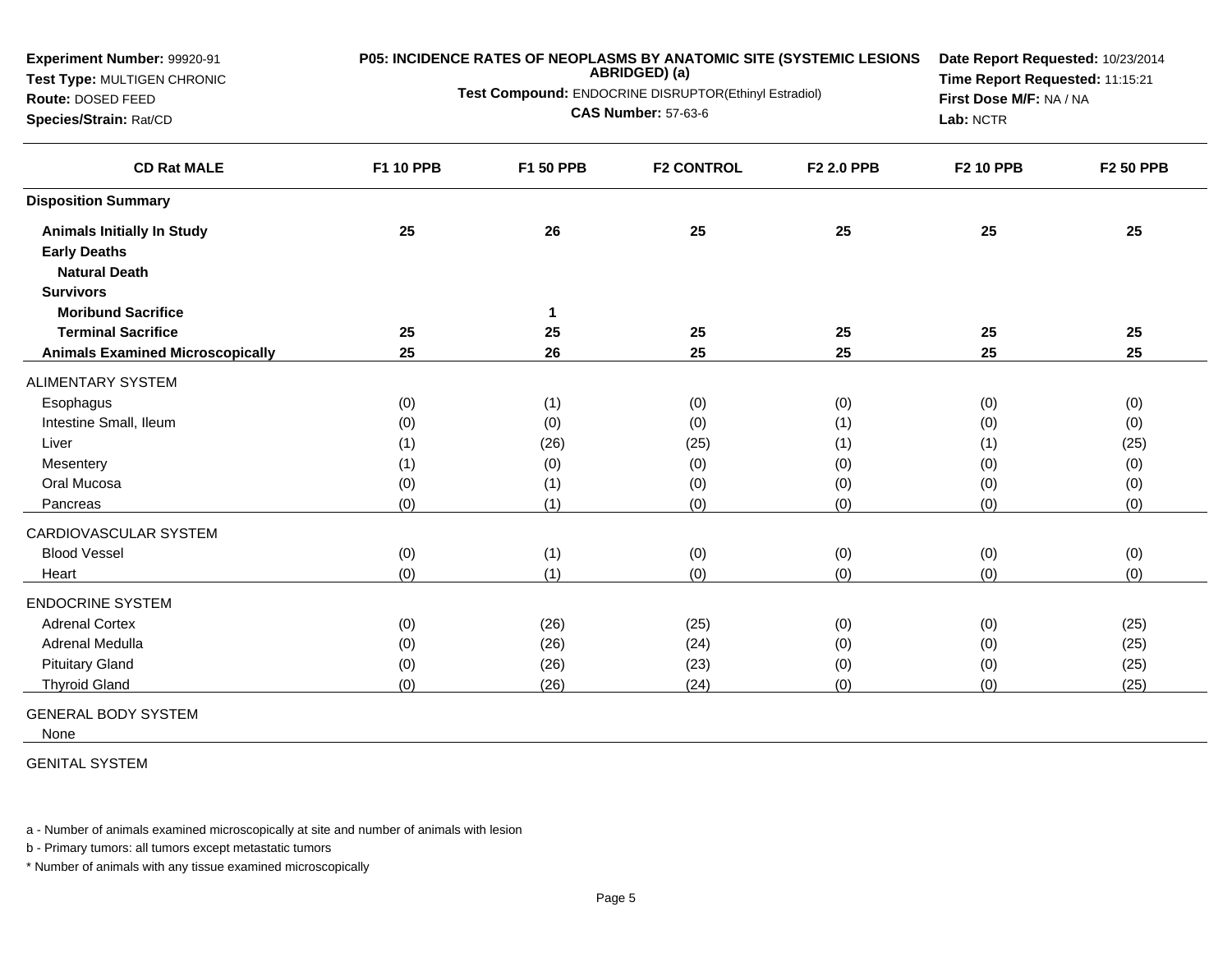**Test Type:** MULTIGEN CHRONIC**Route:** DOSED FEED

# **P05: INCIDENCE RATES OF NEOPLASMS BY ANATOMIC SITE (SYSTEMIC LESIONS ABRIDGED) (a)**

**Test Compound:** ENDOCRINE DISRUPTOR(Ethinyl Estradiol)

**CAS Number:** 57-63-6

**Date Report Requested:** 10/23/2014**Time Report Requested:** 11:15:21**First Dose M/F:** NA / NA**Lab:** NCTR

|  |  | Species/Strain: Rat/CD |  |
|--|--|------------------------|--|
|  |  |                        |  |

| <b>Coagulating Gland</b><br>(26)<br>(25)<br>(23)<br>(25)<br>(25)<br>Epididymis<br>(25)<br>(26)<br>(25)<br>(25)<br>(25)<br><b>Preputial Gland</b><br>(2)<br>(3)<br>(1)<br>(0)<br>(0)<br>Prostate, Dorsal/Lateral Lobe<br>(4)<br>(12)<br>(11)<br>(17)<br>(10) | (25)<br>(25)<br>(0)<br>(13)<br>(12)<br>(25) |
|-------------------------------------------------------------------------------------------------------------------------------------------------------------------------------------------------------------------------------------------------------------|---------------------------------------------|
|                                                                                                                                                                                                                                                             |                                             |
|                                                                                                                                                                                                                                                             |                                             |
|                                                                                                                                                                                                                                                             |                                             |
|                                                                                                                                                                                                                                                             |                                             |
| Prostate, Dorsal/lateral Lobe<br>(22)<br>(14)<br>(8)<br>(15)<br>(13)                                                                                                                                                                                        |                                             |
| Prostate, Ventral Lobe<br>(25)<br>(26)<br>(25)<br>(25)<br>(25)                                                                                                                                                                                              |                                             |
| <b>Rete Testes</b><br>(24)<br>(24)<br>(23)<br>(25)<br>(24)                                                                                                                                                                                                  | (25)                                        |
| <b>Seminal Vesicle</b><br>(26)<br>(25)<br>(25)<br>(25)<br>(25)                                                                                                                                                                                              | (25)                                        |
| (25)<br>(26)<br>(25)<br>(25)<br>(25)<br><b>Testes</b>                                                                                                                                                                                                       | (25)                                        |
| <b>HEMATOPOIETIC SYSTEM</b>                                                                                                                                                                                                                                 |                                             |
| <b>Bone Marrow</b><br>(26)<br>(0)<br>(0)<br>(25)<br>(0)                                                                                                                                                                                                     | (25)                                        |
| (0)<br>Spleen<br>(0)<br>(26)<br>(25)<br>(0)                                                                                                                                                                                                                 | (25)                                        |
| (0)<br>(26)<br>(1)<br>(0)<br>Thymus<br>(25)                                                                                                                                                                                                                 | (25)                                        |
| <b>INTEGUMENTARY SYSTEM</b>                                                                                                                                                                                                                                 |                                             |
| <b>Mammary Gland</b><br>(25)<br>(26)<br>(25)<br>(25)<br>(25)                                                                                                                                                                                                | (25)                                        |
| Skin<br>(0)<br>(1)<br>(0)<br>(0)<br>(0)                                                                                                                                                                                                                     | (0)                                         |
| MUSCULOSKELETAL SYSTEM                                                                                                                                                                                                                                      |                                             |
| (26)<br>(25)<br>(0)<br>(0)<br>(0)<br>Bone                                                                                                                                                                                                                   | (25)                                        |
| NERVOUS SYSTEM                                                                                                                                                                                                                                              |                                             |
| <b>Brain</b><br>(1)<br>(0)<br>(0)<br>(0)<br>(0)                                                                                                                                                                                                             | (0)                                         |
| (0)<br>(1)<br>(0)<br>(0)<br>(0)<br>Spinal Cord                                                                                                                                                                                                              | (0)                                         |
| <b>RESPIRATORY SYSTEM</b>                                                                                                                                                                                                                                   |                                             |
| (1)<br>(0)<br>(0)<br>(0)<br>(0)<br>Lung                                                                                                                                                                                                                     | (0)                                         |
| (0)<br>(1)<br>(0)<br>(0)<br>(0)<br>Trachea                                                                                                                                                                                                                  | (0)                                         |
| SPECIAL SENSES SYSTEM                                                                                                                                                                                                                                       |                                             |
| (0)<br>(0)<br>(0)<br>(0)<br>(0)<br>Eye                                                                                                                                                                                                                      | (0)                                         |

a - Number of animals examined microscopically at site and number of animals with lesion

b - Primary tumors: all tumors except metastatic tumors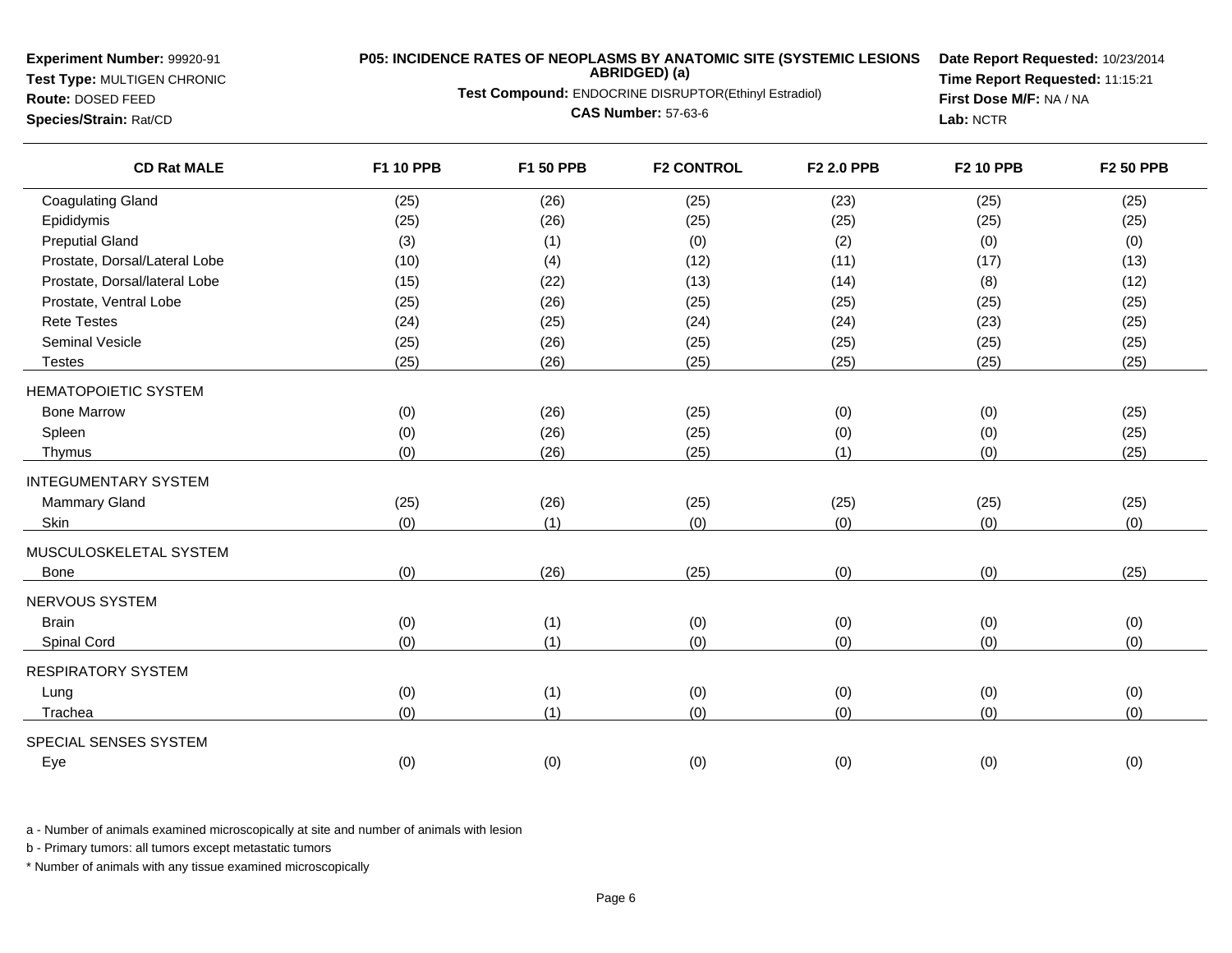| Experiment Number: 99920-91<br>Test Type: MULTIGEN CHRONIC<br>Route: DOSED FEED<br>Species/Strain: Rat/CD | P05: INCIDENCE RATES OF NEOPLASMS BY ANATOMIC SITE (SYSTEMIC LESIONS<br>ABRIDGED) (a)<br><b>Test Compound: ENDOCRINE DISRUPTOR(Ethinyl Estradiol)</b><br><b>CAS Number: 57-63-6</b> |                  |                   |                   |                  | Time Report Requested: 11:15:21<br>First Dose M/F: NA / NA<br>Lab: NCTR |  | Date Report Requested: 10/23/2014 |  |
|-----------------------------------------------------------------------------------------------------------|-------------------------------------------------------------------------------------------------------------------------------------------------------------------------------------|------------------|-------------------|-------------------|------------------|-------------------------------------------------------------------------|--|-----------------------------------|--|
| <b>CD Rat MALE</b>                                                                                        | <b>F1 10 PPB</b>                                                                                                                                                                    | <b>F1 50 PPB</b> | <b>F2 CONTROL</b> | <b>F2 2.0 PPB</b> | <b>F2 10 PPB</b> | <b>F2 50 PPB</b>                                                        |  |                                   |  |
| URINARY SYSTEM                                                                                            |                                                                                                                                                                                     |                  |                   |                   |                  |                                                                         |  |                                   |  |
| Kidnev                                                                                                    | (25)                                                                                                                                                                                | (26)             | (25)              | (0)               | (25)             | (25)                                                                    |  |                                   |  |
| Urinary Bladder                                                                                           | (0)                                                                                                                                                                                 | (1)              | (0)               | (0)               | (0)              | (0)                                                                     |  |                                   |  |

b - Primary tumors: all tumors except metastatic tumors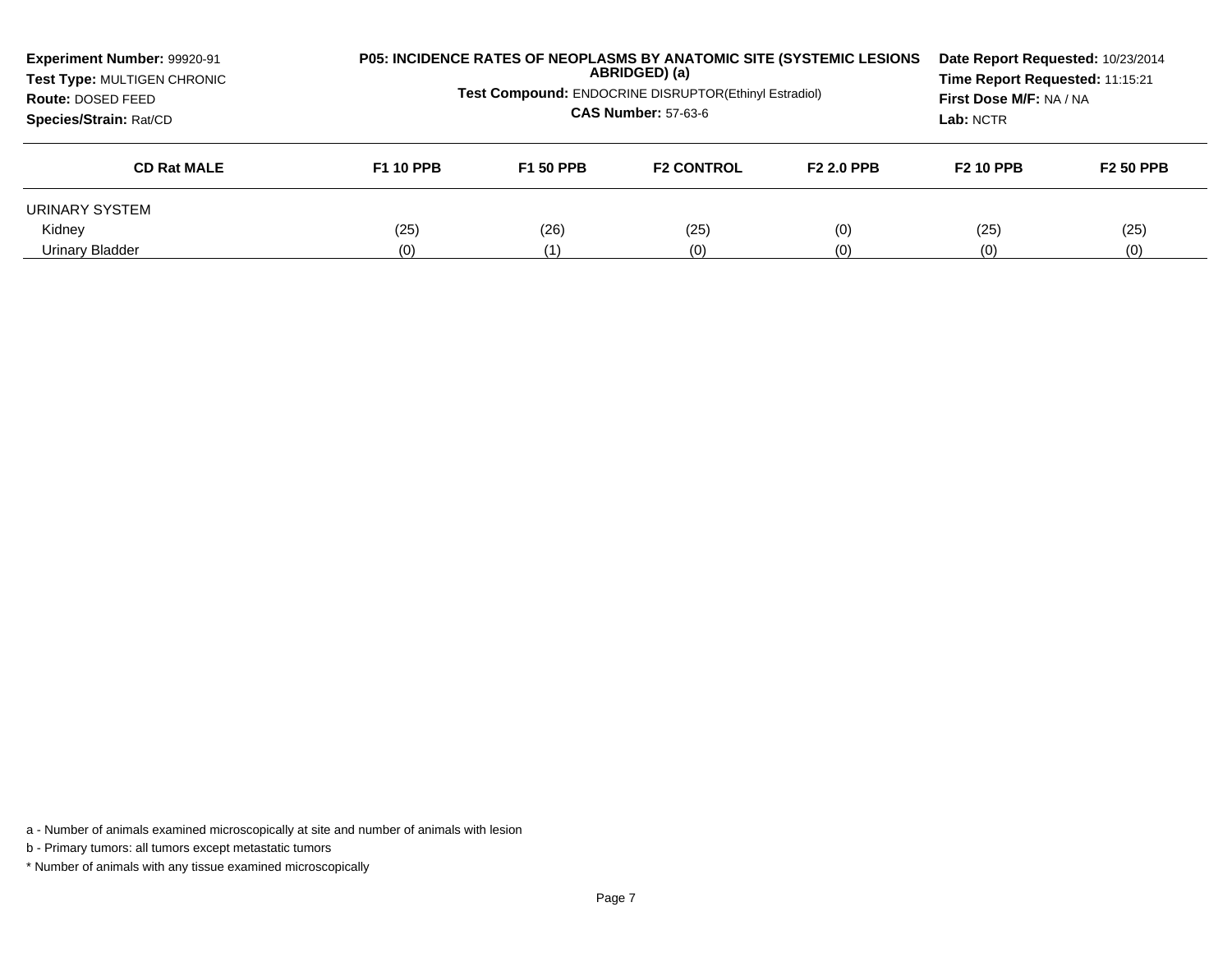| Experiment Number: 99920-91<br>P05: INCIDENCE RATES OF NEOPLASMS BY ANATOMIC SITE (SYSTEMIC LESIONS<br>ABRIDGED) (a)<br>Test Type: MULTIGEN CHRONIC<br>Test Compound: ENDOCRINE DISRUPTOR(Ethinyl Estradiol)<br>Route: DOSED FEED<br><b>CAS Number: 57-63-6</b><br>Species/Strain: Rat/CD |                   |                        | Date Report Requested: 10/23/2014<br>Time Report Requested: 11:15:21<br>First Dose M/F: NA / NA<br>Lab: NCTR |                  |                   |                        |
|-------------------------------------------------------------------------------------------------------------------------------------------------------------------------------------------------------------------------------------------------------------------------------------------|-------------------|------------------------|--------------------------------------------------------------------------------------------------------------|------------------|-------------------|------------------------|
| <b>CD Rat MALE</b>                                                                                                                                                                                                                                                                        | <b>F3 CONTROL</b> | <b>F3/2PPB TO CTRL</b> | <b>F3/10PPB TO CTRL</b>                                                                                      | F3/50PPB TO CTRL | <b>F4 CONTROL</b> | <b>F4/2PPB TO CTRL</b> |
| <b>Disposition Summary</b>                                                                                                                                                                                                                                                                |                   |                        |                                                                                                              |                  |                   |                        |
| <b>Animals Initially In Study</b>                                                                                                                                                                                                                                                         | 25                | 25                     | 25                                                                                                           | 25               | 25                | 25                     |
| <b>Early Deaths</b>                                                                                                                                                                                                                                                                       |                   |                        |                                                                                                              |                  |                   |                        |
| <b>Natural Death</b>                                                                                                                                                                                                                                                                      |                   |                        |                                                                                                              |                  |                   |                        |
| <b>Survivors</b>                                                                                                                                                                                                                                                                          |                   |                        |                                                                                                              |                  |                   |                        |
| <b>Moribund Sacrifice</b>                                                                                                                                                                                                                                                                 |                   |                        |                                                                                                              |                  |                   |                        |
| <b>Terminal Sacrifice</b>                                                                                                                                                                                                                                                                 | 25                | 25                     | 25                                                                                                           | 25               | 25                | 25                     |
| <b>Animals Examined Microscopically</b>                                                                                                                                                                                                                                                   | 25                | 25                     | 25                                                                                                           | 25               | 25                | 25                     |
| <b>ALIMENTARY SYSTEM</b>                                                                                                                                                                                                                                                                  |                   |                        |                                                                                                              |                  |                   |                        |
| Esophagus                                                                                                                                                                                                                                                                                 | (0)               | (0)                    | (0)                                                                                                          | (0)              | (0)               | (0)                    |
| Intestine Small, Ileum                                                                                                                                                                                                                                                                    | (0)               | (0)                    | (0)                                                                                                          | (0)              | (0)               | (0)                    |
| Liver                                                                                                                                                                                                                                                                                     | (25)              | (0)                    | (1)                                                                                                          | (25)             | (25)              | (1)                    |
| Mesentery                                                                                                                                                                                                                                                                                 | (0)               | (0)                    | (0)                                                                                                          | (1)              | (0)               | (0)                    |
| Oral Mucosa                                                                                                                                                                                                                                                                               | (0)               | (0)                    | (0)                                                                                                          | (0)              | (0)               | (0)                    |
| Pancreas                                                                                                                                                                                                                                                                                  | (0)               | (0)                    | (0)                                                                                                          | (0)              | (0)               | (0)                    |
| CARDIOVASCULAR SYSTEM                                                                                                                                                                                                                                                                     |                   |                        |                                                                                                              |                  |                   |                        |
| <b>Blood Vessel</b>                                                                                                                                                                                                                                                                       | (0)               | (0)                    | (0)                                                                                                          | (0)              | (0)               | (0)                    |
| Heart                                                                                                                                                                                                                                                                                     | (0)               | (0)                    | (0)                                                                                                          | (0)              | (0)               | (0)                    |
| <b>ENDOCRINE SYSTEM</b>                                                                                                                                                                                                                                                                   |                   |                        |                                                                                                              |                  |                   |                        |
| <b>Adrenal Cortex</b>                                                                                                                                                                                                                                                                     | (25)              | (0)                    | (0)                                                                                                          | (25)             | (25)              | (0)                    |
| Adrenal Medulla                                                                                                                                                                                                                                                                           | (24)              | (0)                    | (0)                                                                                                          | (25)             | (25)              | (0)                    |
| <b>Pituitary Gland</b>                                                                                                                                                                                                                                                                    | (25)              | (0)                    | (0)                                                                                                          | (25)             | (25)              | (0)                    |
| <b>Thyroid Gland</b>                                                                                                                                                                                                                                                                      | (25)              | (0)                    | (0)                                                                                                          | (25)             | (25)              | (0)                    |

GENERAL BODY SYSTEM

None

GENITAL SYSTEM

a - Number of animals examined microscopically at site and number of animals with lesion

b - Primary tumors: all tumors except metastatic tumors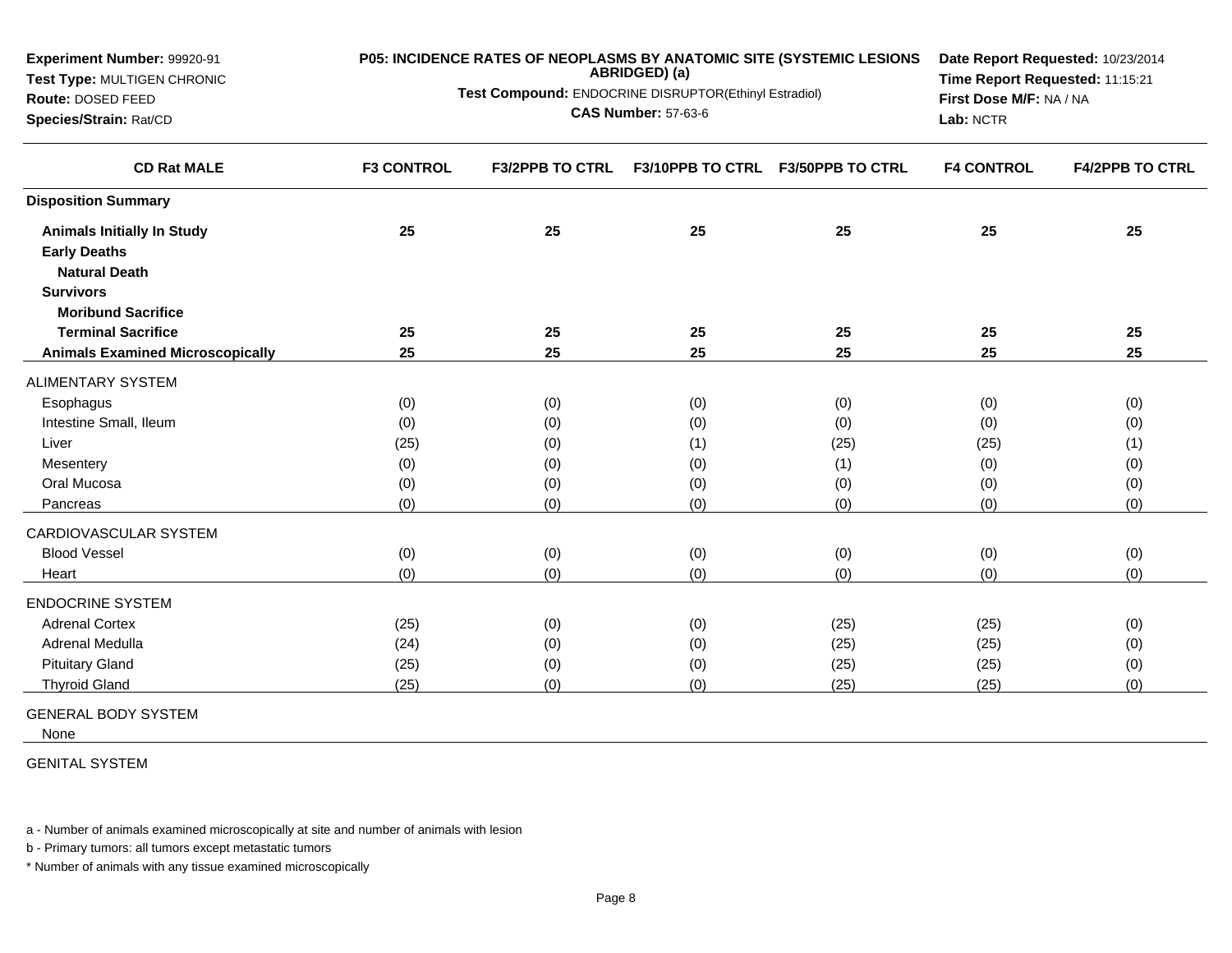**Experiment Number:** 99920-91**Test Type:** MULTIGEN CHRONIC

**Route:** DOSED FEED**Species/Strain:** Rat/CD

# **P05: INCIDENCE RATES OF NEOPLASMS BY ANATOMIC SITE (SYSTEMIC LESIONS ABRIDGED) (a)**

**Test Compound:** ENDOCRINE DISRUPTOR(Ethinyl Estradiol)

**CAS Number:** 57-63-6

**Date Report Requested:** 10/23/2014**Time Report Requested:** 11:15:21**First Dose M/F:** NA / NA**Lab:** NCTR

| <b>CD Rat MALE</b>            | <b>F3 CONTROL</b> | <b>F3/2PPB TO CTRL</b> | <b>F3/10PPB TO CTRL</b> | <b>F3/50PPB TO CTRL</b> | <b>F4 CONTROL</b> | <b>F4/2PPB TO CTRL</b> |
|-------------------------------|-------------------|------------------------|-------------------------|-------------------------|-------------------|------------------------|
| <b>Coagulating Gland</b>      | (25)              | (25)                   | (25)                    | (25)                    | (25)              | (25)                   |
| Epididymis                    | (25)              | (25)                   | (25)                    | (25)                    | (25)              | (25)                   |
| <b>Preputial Gland</b>        | (0)               | (0)                    | (2)                     | (1)                     | (0)               | (2)                    |
| Prostate, Dorsal/Lateral Lobe | (9)               | (12)                   | (8)                     | (9)                     | (6)               | (7)                    |
| Prostate, Dorsal/lateral Lobe | (16)              | (13)                   | (17)                    | (16)                    | (19)              | (18)                   |
| Prostate, Ventral Lobe        | (25)              | (25)                   | (25)                    | (25)                    | (25)              | (25)                   |
| <b>Rete Testes</b>            | (25)              | (24)                   | (25)                    | (25)                    | (25)              | (24)                   |
| Seminal Vesicle               | (25)              | (25)                   | (25)                    | (25)                    | (25)              | (25)                   |
| <b>Testes</b>                 | (25)              | (25)                   | (25)                    | (25)                    | (25)              | (25)                   |
| <b>HEMATOPOIETIC SYSTEM</b>   |                   |                        |                         |                         |                   |                        |
| <b>Bone Marrow</b>            | (25)              | (0)                    | (0)                     | (25)                    | (25)              | (0)                    |
| Spleen                        | (25)              | (0)                    | (0)                     | (25)                    | (25)              | (0)                    |
| Thymus                        | (24)              | (0)                    | (0)                     | (25)                    | (25)              | (0)                    |
| <b>INTEGUMENTARY SYSTEM</b>   |                   |                        |                         |                         |                   |                        |
| <b>Mammary Gland</b>          | (25)              | (25)                   | (24)                    | (24)                    | (25)              | (25)                   |
| Skin                          | (0)               | (0)                    | (0)                     | (0)                     | (0)               | (0)                    |
| MUSCULOSKELETAL SYSTEM        |                   |                        |                         |                         |                   |                        |
| Bone                          | (25)              | (0)                    | (0)                     | (25)                    | (25)              | (0)                    |
| NERVOUS SYSTEM                |                   |                        |                         |                         |                   |                        |
| <b>Brain</b>                  | (0)               | (0)                    | (0)                     | (0)                     | (0)               | (0)                    |
| Spinal Cord                   | (0)               | (0)                    | (0)                     | (0)                     | (0)               | (0)                    |
| <b>RESPIRATORY SYSTEM</b>     |                   |                        |                         |                         |                   |                        |
| Lung                          | (0)               | (0)                    | (0)                     | (0)                     | (0)               | (0)                    |
| Trachea                       | (0)               | (0)                    | (0)                     | (0)                     | (0)               | (0)                    |
| SPECIAL SENSES SYSTEM         |                   |                        |                         |                         |                   |                        |
| Eye                           | (0)               | (0)                    | (0)                     | (0)                     | (0)               | (0)                    |

a - Number of animals examined microscopically at site and number of animals with lesion

b - Primary tumors: all tumors except metastatic tumors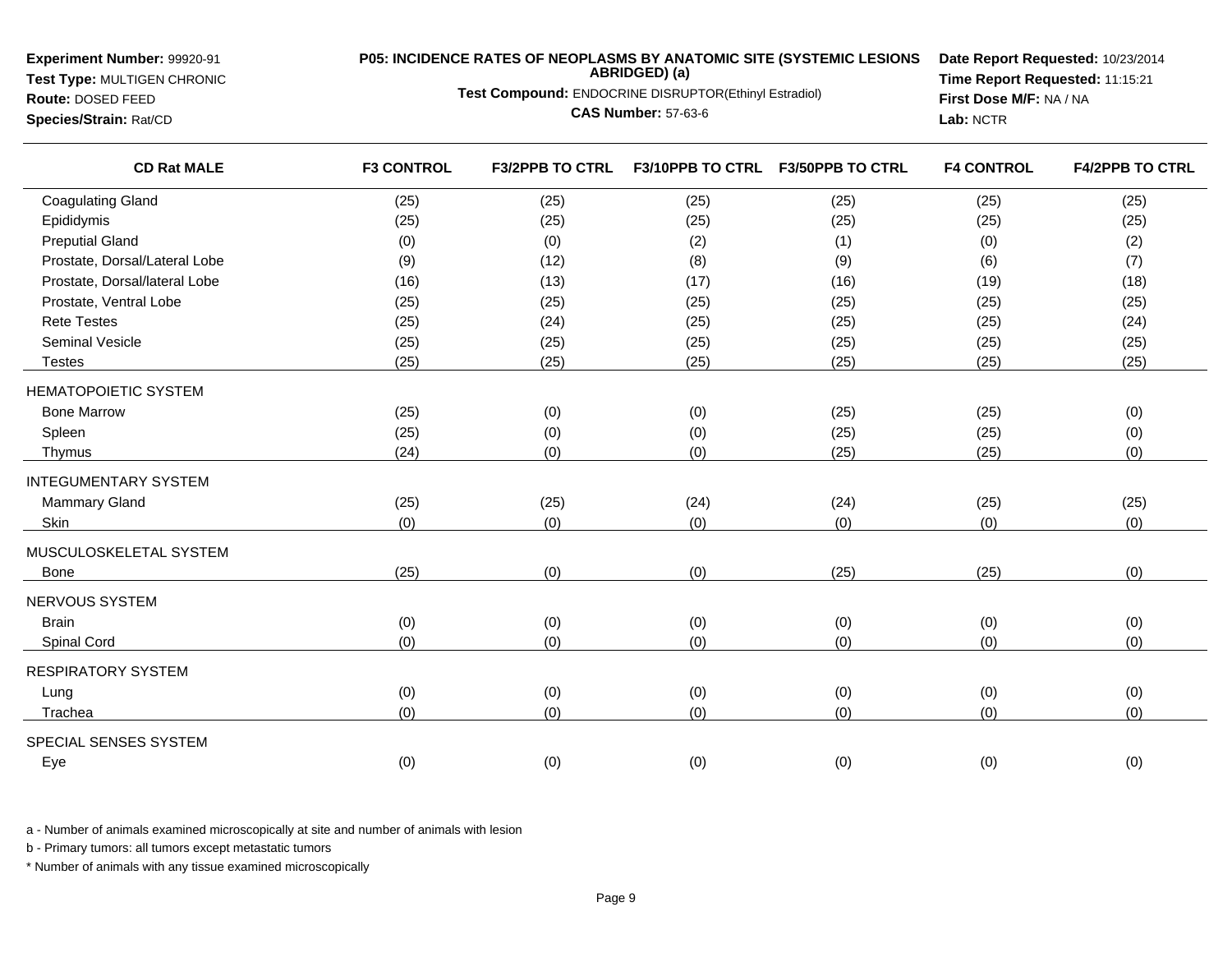| Experiment Number: 99920-91<br>Test Type: MULTIGEN CHRONIC<br>Route: DOSED FEED<br>Species/Strain: Rat/CD |                   | <b>P05: INCIDENCE RATES OF NEOPLASMS BY ANATOMIC SITE (SYSTEMIC LESIONS)</b><br>Date Report Requested: 10/23/2014<br>ABRIDGED) (a)<br>Time Report Requested: 11:15:21<br><b>Test Compound: ENDOCRINE DISRUPTOR(Ethinyl Estradiol)</b><br>First Dose M/F: NA / NA<br><b>CAS Number: 57-63-6</b><br>Lab: NCTR |                         |                         |                   |                        |
|-----------------------------------------------------------------------------------------------------------|-------------------|-------------------------------------------------------------------------------------------------------------------------------------------------------------------------------------------------------------------------------------------------------------------------------------------------------------|-------------------------|-------------------------|-------------------|------------------------|
| <b>CD Rat MALE</b>                                                                                        | <b>F3 CONTROL</b> | <b>F3/2PPB TO CTRL</b>                                                                                                                                                                                                                                                                                      | <b>F3/10PPB TO CTRL</b> | <b>F3/50PPB TO CTRL</b> | <b>F4 CONTROL</b> | <b>F4/2PPB TO CTRL</b> |
| URINARY SYSTEM                                                                                            |                   |                                                                                                                                                                                                                                                                                                             |                         |                         |                   |                        |
| Kidnev                                                                                                    | (25)              | (0)                                                                                                                                                                                                                                                                                                         | (2)                     | (25)                    | (25)              | (0)                    |
| Urinary Bladder                                                                                           | (0)               | (0)                                                                                                                                                                                                                                                                                                         | (0)                     | (0)                     | (0)               | (0)                    |

b - Primary tumors: all tumors except metastatic tumors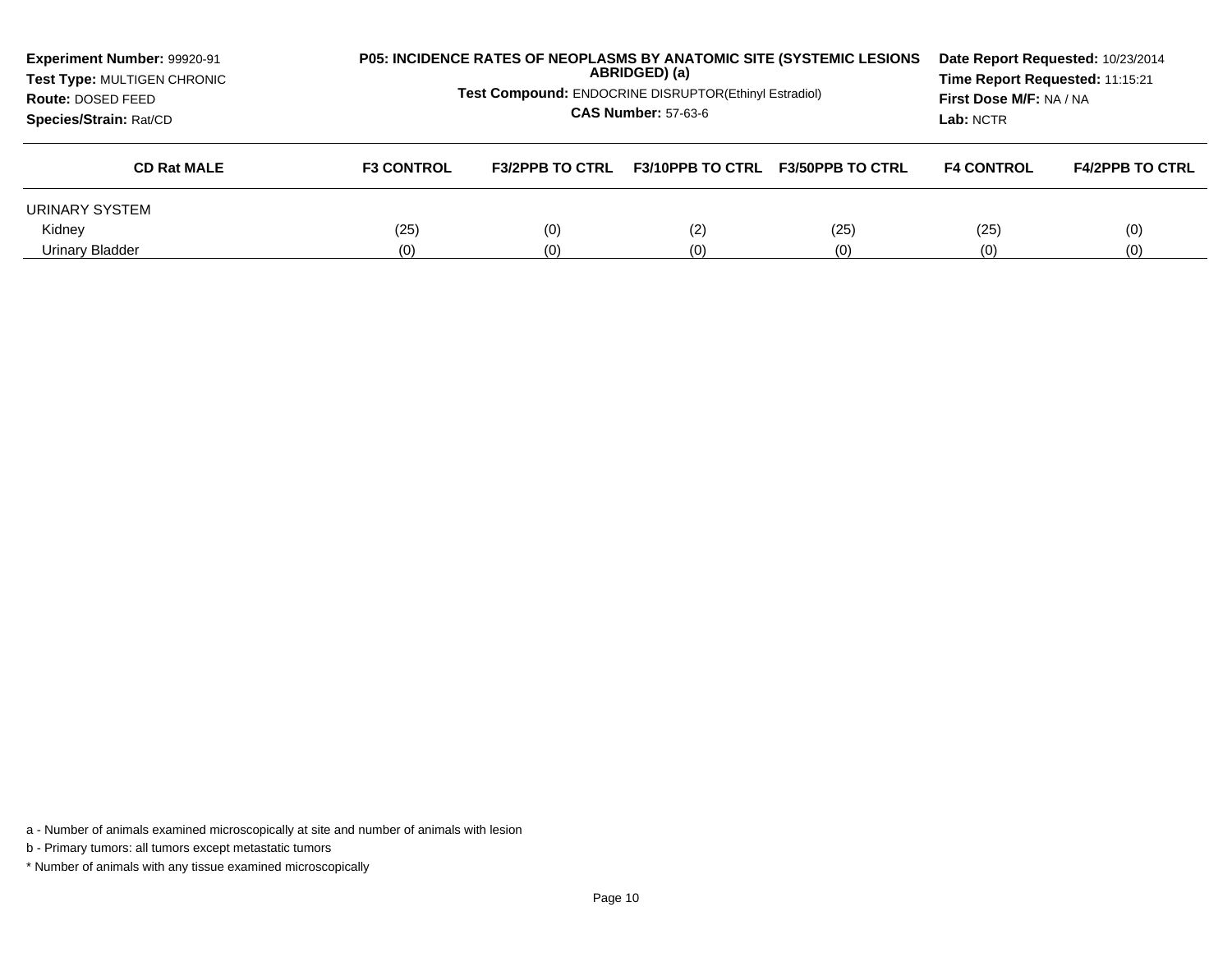**Test Type:** MULTIGEN CHRONIC

**Route:** DOSED FEED**Species/Strain:** Rat/CD

# **P05: INCIDENCE RATES OF NEOPLASMS BY ANATOMIC SITE (SYSTEMIC LESIONS**

**ABRIDGED) (a)**

**Test Compound:** ENDOCRINE DISRUPTOR(Ethinyl Estradiol)

**CAS Number:** 57-63-6

**Date Report Requested:** 10/23/2014**Time Report Requested:** 11:15:21**First Dose M/F:** NA / NA**Lab:** NCTR

| <b>CD Rat MALE</b>                      |     | F4/10PPB TO CTRL F4/50PPB TO CTRL |
|-----------------------------------------|-----|-----------------------------------|
| <b>Disposition Summary</b>              |     |                                   |
| <b>Animals Initially In Study</b>       | 26  | 25                                |
| <b>Early Deaths</b>                     |     |                                   |
| <b>Natural Death</b>                    |     |                                   |
| <b>Survivors</b>                        |     |                                   |
| <b>Moribund Sacrifice</b>               | 1   |                                   |
| <b>Terminal Sacrifice</b>               | 25  | 25                                |
| <b>Animals Examined Microscopically</b> | 26  | 25                                |
| <b>ALIMENTARY SYSTEM</b>                |     |                                   |
| Esophagus                               | (1) | (0)                               |
| Intestine Small, Ileum                  | (0) | (0)                               |
| Liver                                   | (2) | (25)                              |
| Mesentery                               | (0) | (0)                               |
| Oral Mucosa                             | (0) | (0)                               |
| Pancreas                                | (1) | (0)                               |
| CARDIOVASCULAR SYSTEM                   |     |                                   |
| <b>Blood Vessel</b>                     | (1) | (0)                               |
| Heart                                   | (1) | (0)                               |
| <b>ENDOCRINE SYSTEM</b>                 |     |                                   |
| <b>Adrenal Cortex</b>                   | (1) | (25)                              |
| Adrenal Medulla                         | (1) | (25)                              |
| <b>Pituitary Gland</b>                  | (2) | (25)                              |
| <b>Thyroid Gland</b>                    | (0) | (25)                              |

GENERAL BODY SYSTEM

None

GENITAL SYSTEM

a - Number of animals examined microscopically at site and number of animals with lesion

b - Primary tumors: all tumors except metastatic tumors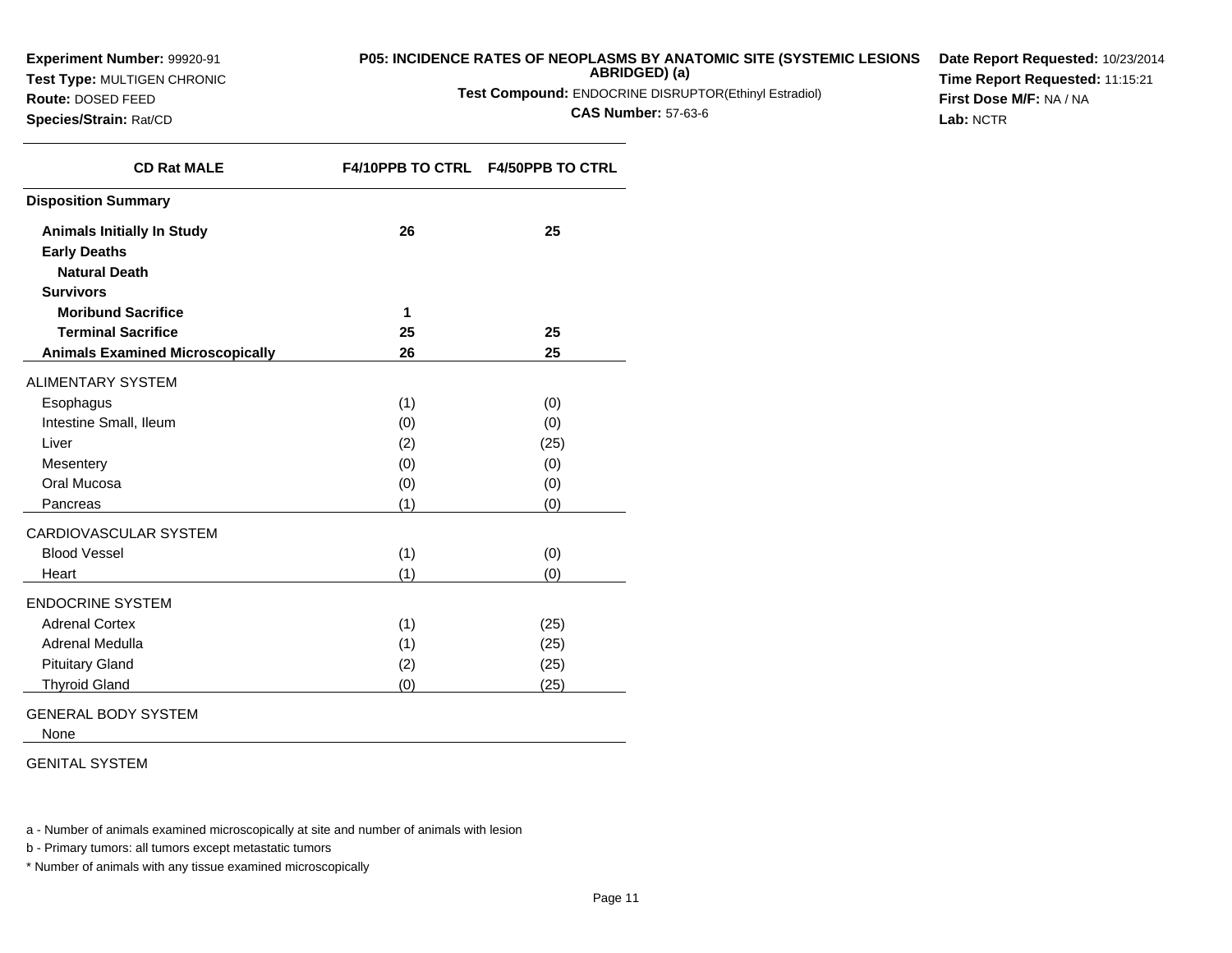**Test Type:** MULTIGEN CHRONIC**Route:** DOSED FEED

# **P05: INCIDENCE RATES OF NEOPLASMS BY ANATOMIC SITE (SYSTEMIC LESIONS ABRIDGED) (a)**

**Test Compound:** ENDOCRINE DISRUPTOR(Ethinyl Estradiol)

**CAS Number:** 57-63-6

**Date Report Requested:** 10/23/2014**Time Report Requested:** 11:15:21**First Dose M/F:** NA / NA**Lab:** NCTR

| Species/Strain: Rat/CD |  |  |
|------------------------|--|--|
|------------------------|--|--|

| <b>CD Rat MALE</b>            |      | F4/10PPB TO CTRL F4/50PPB TO CTRL |
|-------------------------------|------|-----------------------------------|
| <b>Coagulating Gland</b>      | (26) | (24)                              |
| Epididymis                    | (26) | (25)                              |
| <b>Preputial Gland</b>        | (1)  | (0)                               |
| Prostate, Dorsal/Lateral Lobe | (10) | (6)                               |
| Prostate, Dorsal/lateral Lobe | (16) | (19)                              |
| Prostate, Ventral Lobe        | (26) | (25)                              |
| <b>Rete Testes</b>            | (26) | (25)                              |
| Seminal Vesicle               | (26) | (25)                              |
| <b>Testes</b>                 | (26) | (25)                              |
| HEMATOPOIETIC SYSTEM          |      |                                   |
| <b>Bone Marrow</b>            | (1)  | (25)                              |
| Spleen                        | (1)  | (25)                              |
| Thymus                        | (1)  | (25)                              |
| INTEGUMENTARY SYSTEM          |      |                                   |
| <b>Mammary Gland</b>          | (25) | (25)                              |
| Skin                          | (1)  | (0)                               |
| MUSCULOSKELETAL SYSTEM        |      |                                   |
| <b>Bone</b>                   | (1)  | (25)                              |
| NERVOUS SYSTEM                |      |                                   |
| <b>Brain</b>                  | (1)  | (0)                               |
| Spinal Cord                   | (1)  | (0)                               |
| RESPIRATORY SYSTEM            |      |                                   |
| Lung                          | (1)  | (0)                               |
| Trachea                       | (1)  | (0)                               |
| SPECIAL SENSES SYSTEM         |      |                                   |
| Eye                           | (0)  | (0)                               |
|                               |      |                                   |

a - Number of animals examined microscopically at site and number of animals with lesion

b - Primary tumors: all tumors except metastatic tumors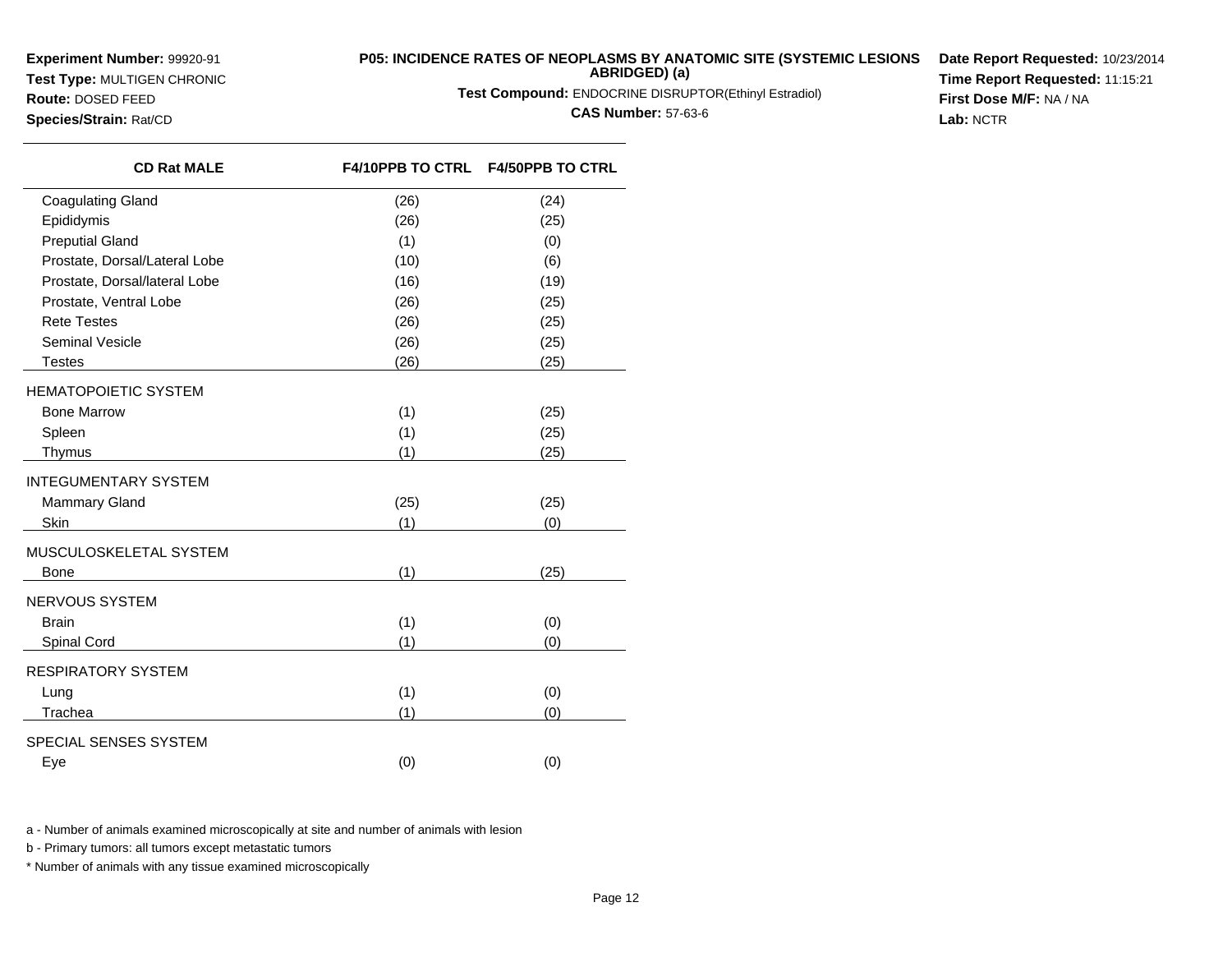**Test Type:** MULTIGEN CHRONIC

## **P05: INCIDENCE RATES OF NEOPLASMS BY ANATOMIC SITE (SYSTEMIC LESIONSABRIDGED) (a)**

**Test Compound:** ENDOCRINE DISRUPTOR(Ethinyl Estradiol)

**CAS Number:** 57-63-6

**Date Report Requested:** 10/23/2014**Time Report Requested:** 11:15:21**First Dose M/F:** NA / NA**Lab:** NCTR

**Species/Strain:** Rat/CD

**Route:** DOSED FEED

|     | <b>F4/10PPB TO CTRL F4/50PPB TO CTRL</b> |
|-----|------------------------------------------|
|     |                                          |
| (1) | (25)                                     |
| (1' | U                                        |
|     |                                          |

a - Number of animals examined microscopically at site and number of animals with lesion

b - Primary tumors: all tumors except metastatic tumors

\* Number of animals with any tissue examined microscopically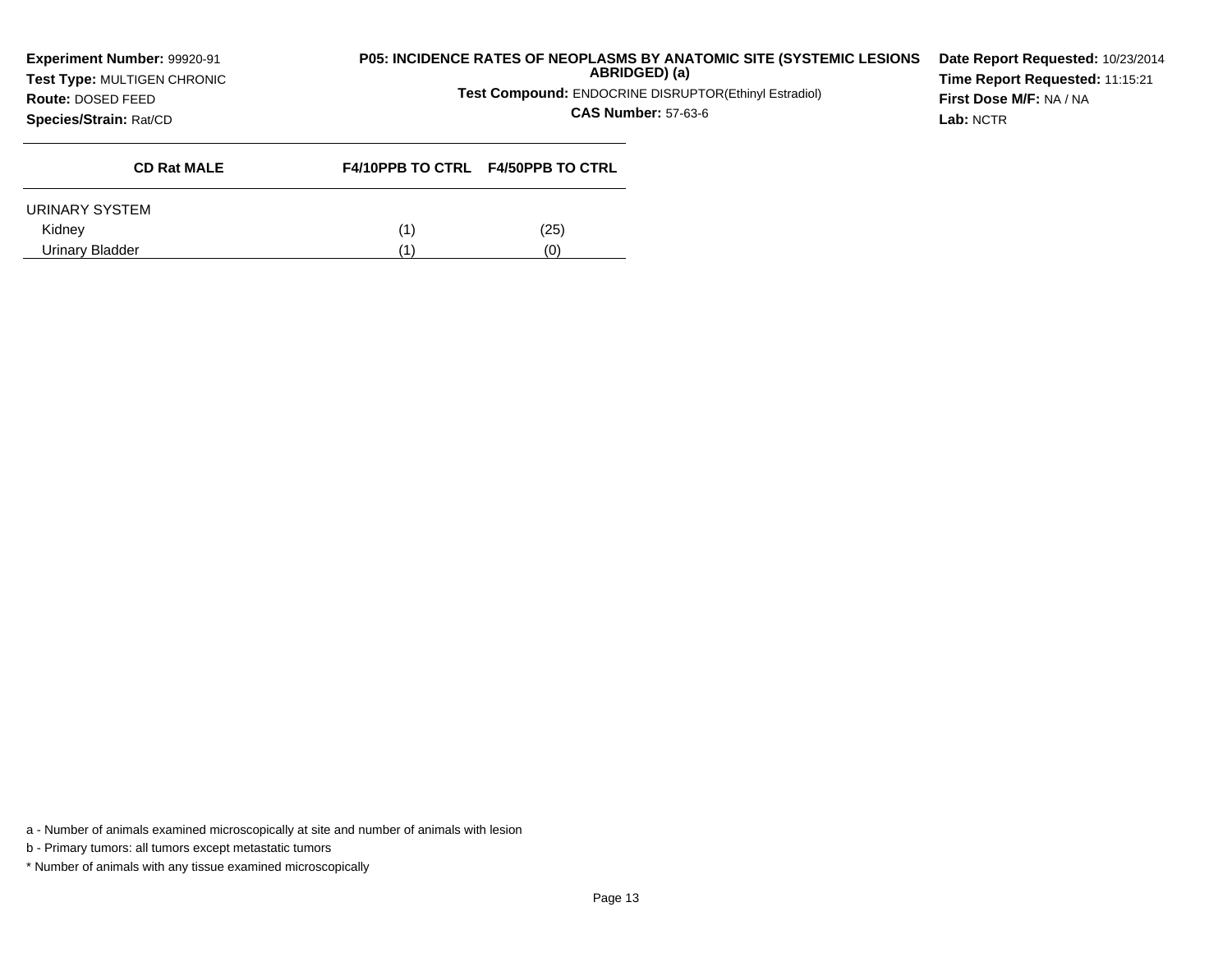| Experiment Number: 99920-91<br>Test Type: MULTIGEN CHRONIC<br>Route: DOSED FEED<br>Species/Strain: Rat/CD |                   | P05: INCIDENCE RATES OF NEOPLASMS BY ANATOMIC SITE (SYSTEMIC LESIONS<br>ABRIDGED) (a)<br>Test Compound: ENDOCRINE DISRUPTOR(Ethinyl Estradiol)<br><b>CAS Number: 57-63-6</b> | Date Report Requested: 10/23/2014<br>Time Report Requested: 11:15:21<br>First Dose M/F: NA / NA<br>Lab: NCTR |                  |                   |            |
|-----------------------------------------------------------------------------------------------------------|-------------------|------------------------------------------------------------------------------------------------------------------------------------------------------------------------------|--------------------------------------------------------------------------------------------------------------|------------------|-------------------|------------|
| <b>CD Rat MALE</b>                                                                                        | <b>FO CONTROL</b> | <b>F0 2.0 PPB</b>                                                                                                                                                            | <b>F0 10 PPB</b>                                                                                             | <b>F0 50 PPB</b> | <b>F1 CONTROL</b> | F1 2.0 PPB |
| <b>Tumor Summary for MALE</b>                                                                             |                   |                                                                                                                                                                              |                                                                                                              |                  |                   |            |
| <b>Total Animals with Primary Neoplasms (b)</b><br><b>Total Primary Neoplasms</b>                         |                   |                                                                                                                                                                              |                                                                                                              |                  |                   |            |
| <b>Total Animals with Benign Neoplasms</b><br><b>Total Benign Neoplasms</b>                               |                   |                                                                                                                                                                              |                                                                                                              |                  |                   |            |
| <b>Total Animals with Malignant Neoplasms</b><br><b>Total Malignant Neoplasms</b>                         |                   |                                                                                                                                                                              |                                                                                                              |                  |                   |            |
| <b>Total Animals with Metastatic Neoplasms</b><br><b>Total Metastatic Neoplasms</b>                       |                   |                                                                                                                                                                              |                                                                                                              |                  |                   |            |
| <b>Total Animals with Malignant Neoplasms</b><br><b>Uncertain Primary Site</b>                            |                   |                                                                                                                                                                              |                                                                                                              |                  |                   |            |
| Total Animals with Neoplasms Uncertain -<br><b>Benign or Malignant</b>                                    |                   |                                                                                                                                                                              |                                                                                                              |                  |                   |            |
| <b>Total Uncertain Neoplasms</b>                                                                          |                   |                                                                                                                                                                              |                                                                                                              |                  |                   |            |

b - Primary tumors: all tumors except metastatic tumors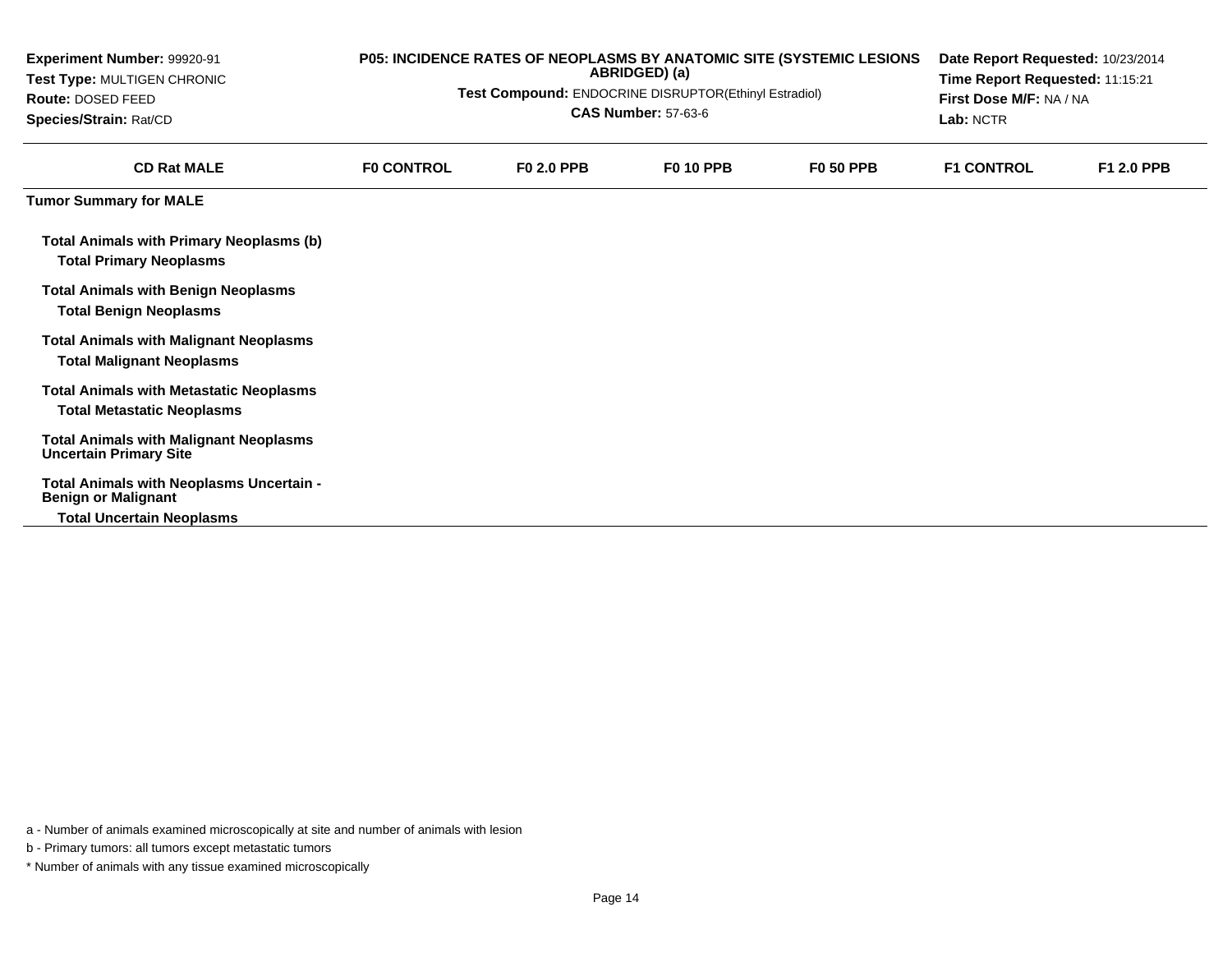| <b>Experiment Number: 99920-91</b><br>Test Type: MULTIGEN CHRONIC<br>Route: DOSED FEED<br>Species/Strain: Rat/CD | P05: INCIDENCE RATES OF NEOPLASMS BY ANATOMIC SITE (SYSTEMIC LESIONS<br>ABRIDGED) (a)<br>Test Compound: ENDOCRINE DISRUPTOR(Ethinyl Estradiol)<br><b>CAS Number: 57-63-6</b> |                  |                   |                   |                  | Date Report Requested: 10/23/2014<br>Time Report Requested: 11:15:21<br>First Dose M/F: NA / NA<br>Lab: NCTR |  |  |
|------------------------------------------------------------------------------------------------------------------|------------------------------------------------------------------------------------------------------------------------------------------------------------------------------|------------------|-------------------|-------------------|------------------|--------------------------------------------------------------------------------------------------------------|--|--|
| <b>CD Rat MALE</b>                                                                                               | <b>F1 10 PPB</b>                                                                                                                                                             | <b>F1 50 PPB</b> | <b>F2 CONTROL</b> | <b>F2 2.0 PPB</b> | <b>F2 10 PPB</b> | <b>F2 50 PPB</b>                                                                                             |  |  |
| <b>Tumor Summary for MALE</b>                                                                                    |                                                                                                                                                                              |                  |                   |                   |                  |                                                                                                              |  |  |
| <b>Total Animals with Primary Neoplasms (b)</b><br><b>Total Primary Neoplasms</b>                                |                                                                                                                                                                              |                  |                   |                   |                  |                                                                                                              |  |  |
| <b>Total Animals with Benign Neoplasms</b><br><b>Total Benign Neoplasms</b>                                      |                                                                                                                                                                              |                  |                   |                   |                  |                                                                                                              |  |  |
| <b>Total Animals with Malignant Neoplasms</b><br><b>Total Malignant Neoplasms</b>                                |                                                                                                                                                                              |                  |                   |                   |                  |                                                                                                              |  |  |
| <b>Total Animals with Metastatic Neoplasms</b><br><b>Total Metastatic Neoplasms</b>                              |                                                                                                                                                                              |                  |                   |                   |                  |                                                                                                              |  |  |
| <b>Total Animals with Malignant Neoplasms</b><br><b>Uncertain Primary Site</b>                                   |                                                                                                                                                                              |                  |                   |                   |                  |                                                                                                              |  |  |
| Total Animals with Neoplasms Uncertain -<br><b>Benign or Malignant</b>                                           |                                                                                                                                                                              |                  |                   |                   |                  |                                                                                                              |  |  |
| <b>Total Uncertain Neoplasms</b>                                                                                 |                                                                                                                                                                              |                  |                   |                   |                  |                                                                                                              |  |  |

b - Primary tumors: all tumors except metastatic tumors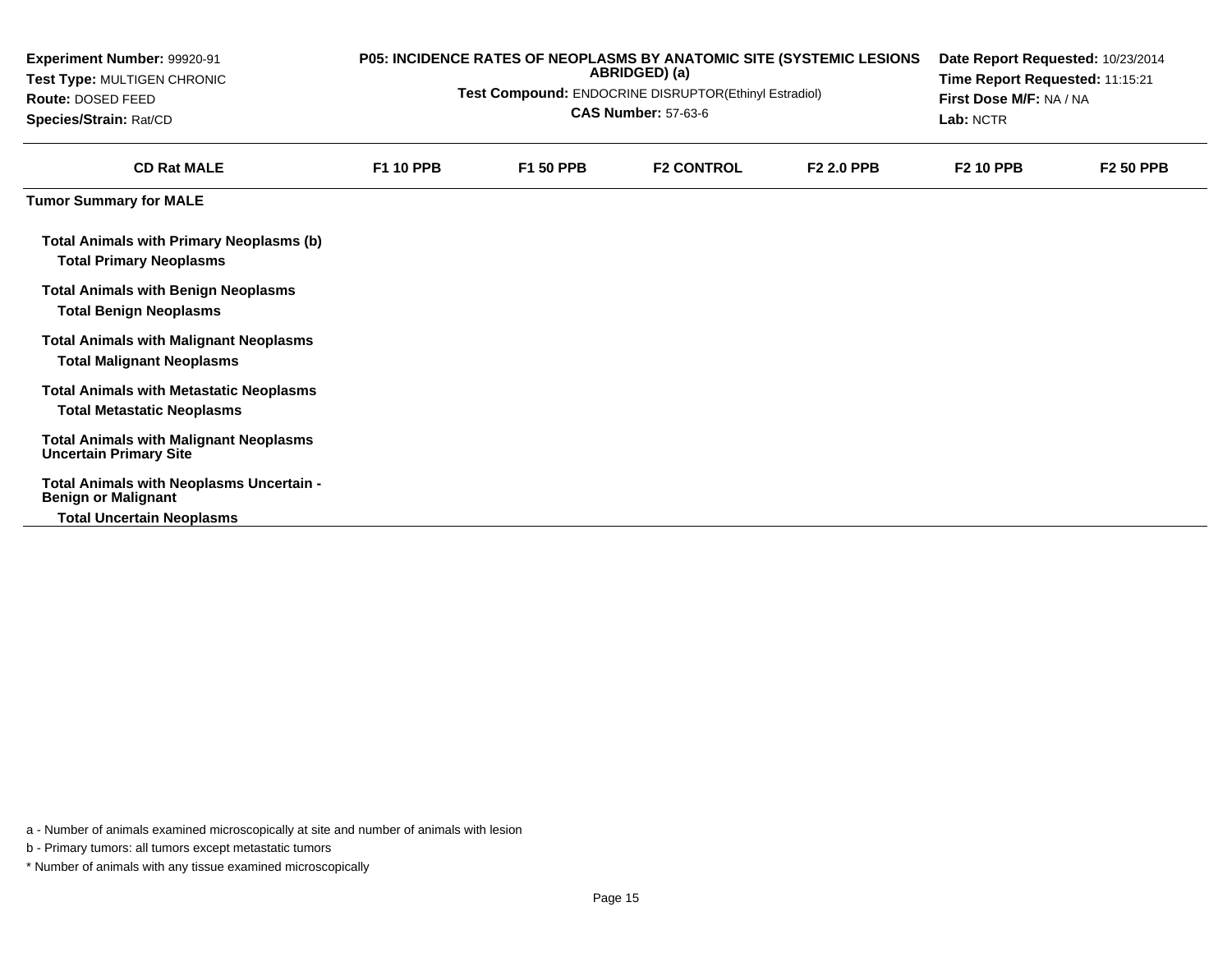| Experiment Number: 99920-91<br>Test Type: MULTIGEN CHRONIC<br>Route: DOSED FEED<br>Species/Strain: Rat/CD | P05: INCIDENCE RATES OF NEOPLASMS BY ANATOMIC SITE (SYSTEMIC LESIONS<br>ABRIDGED) (a)<br>Test Compound: ENDOCRINE DISRUPTOR(Ethinyl Estradiol)<br><b>CAS Number: 57-63-6</b> |                        |                         |                         |                   | Date Report Requested: 10/23/2014<br>Time Report Requested: 11:15:21<br>First Dose M/F: NA / NA<br>Lab: NCTR |  |  |
|-----------------------------------------------------------------------------------------------------------|------------------------------------------------------------------------------------------------------------------------------------------------------------------------------|------------------------|-------------------------|-------------------------|-------------------|--------------------------------------------------------------------------------------------------------------|--|--|
| <b>CD Rat MALE</b>                                                                                        | <b>F3 CONTROL</b>                                                                                                                                                            | <b>F3/2PPB TO CTRL</b> | <b>F3/10PPB TO CTRL</b> | <b>F3/50PPB TO CTRL</b> | <b>F4 CONTROL</b> | <b>F4/2PPB TO CTRL</b>                                                                                       |  |  |
| <b>Tumor Summary for MALE</b>                                                                             |                                                                                                                                                                              |                        |                         |                         |                   |                                                                                                              |  |  |
| <b>Total Animals with Primary Neoplasms (b)</b><br><b>Total Primary Neoplasms</b>                         |                                                                                                                                                                              |                        |                         |                         |                   |                                                                                                              |  |  |
| <b>Total Animals with Benign Neoplasms</b><br><b>Total Benign Neoplasms</b>                               |                                                                                                                                                                              |                        |                         |                         |                   |                                                                                                              |  |  |
| <b>Total Animals with Malignant Neoplasms</b><br><b>Total Malignant Neoplasms</b>                         |                                                                                                                                                                              |                        |                         |                         |                   |                                                                                                              |  |  |
| <b>Total Animals with Metastatic Neoplasms</b><br><b>Total Metastatic Neoplasms</b>                       |                                                                                                                                                                              |                        |                         |                         |                   |                                                                                                              |  |  |
| <b>Total Animals with Malignant Neoplasms</b><br><b>Uncertain Primary Site</b>                            |                                                                                                                                                                              |                        |                         |                         |                   |                                                                                                              |  |  |
| Total Animals with Neoplasms Uncertain -<br><b>Benign or Malignant</b>                                    |                                                                                                                                                                              |                        |                         |                         |                   |                                                                                                              |  |  |
| <b>Total Uncertain Neoplasms</b>                                                                          |                                                                                                                                                                              |                        |                         |                         |                   |                                                                                                              |  |  |

b - Primary tumors: all tumors except metastatic tumors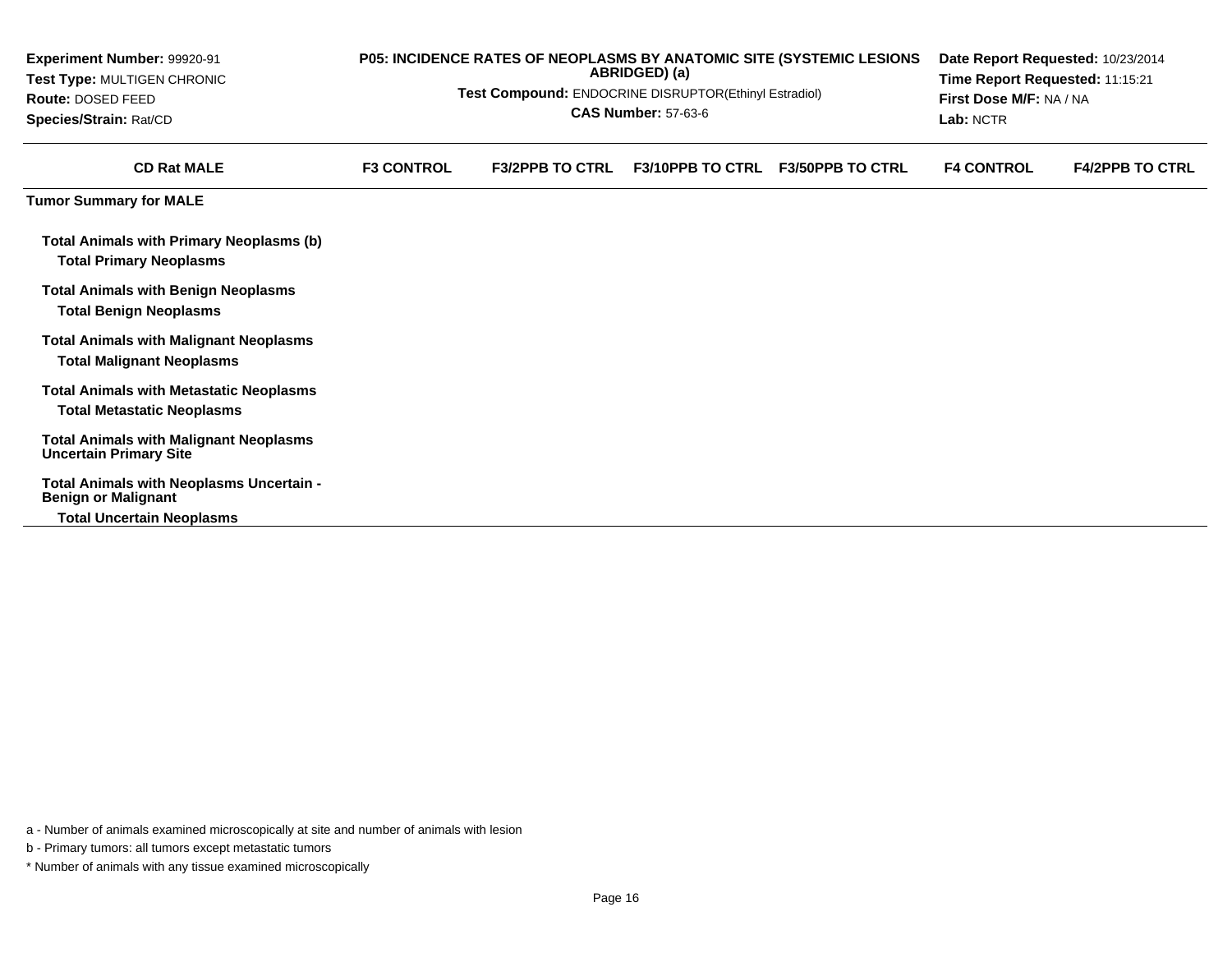**Experiment Number:** 99920-91**Test Type:** MULTIGEN CHRONIC**Route:** DOSED FEED**Species/Strain:** Rat/CD

#### **P05: INCIDENCE RATES OF NEOPLASMS BY ANATOMIC SITE (SYSTEMIC LESIONSABRIDGED) (a)**

**Test Compound:** ENDOCRINE DISRUPTOR(Ethinyl Estradiol)

**CAS Number:** 57-63-6

**Date Report Requested:** 10/23/2014**Time Report Requested:** 11:15:21**First Dose M/F:** NA / NA**Lab:** NCTR

**CD Rat MALE**

**F4/10PPB TO CTRL F4/50PPB TO CTRL**

**Tumor Summary for MALE**

**Total Animals with Primary Neoplasms (b)Total Primary Neoplasms**

**Total Animals with Benign NeoplasmsTotal Benign Neoplasms**

**Total Animals with Malignant NeoplasmsTotal Malignant Neoplasms**

**Total Animals with Metastatic NeoplasmsTotal Metastatic Neoplasms**

**Total Animals with Malignant NeoplasmsUncertain Primary Site**

**Total Animals with Neoplasms Uncertain -Benign or Malignant**

**Total Uncertain Neoplasms**

\*\*\*END OF MALE DATA\*\*\*

a - Number of animals examined microscopically at site and number of animals with lesion

b - Primary tumors: all tumors except metastatic tumors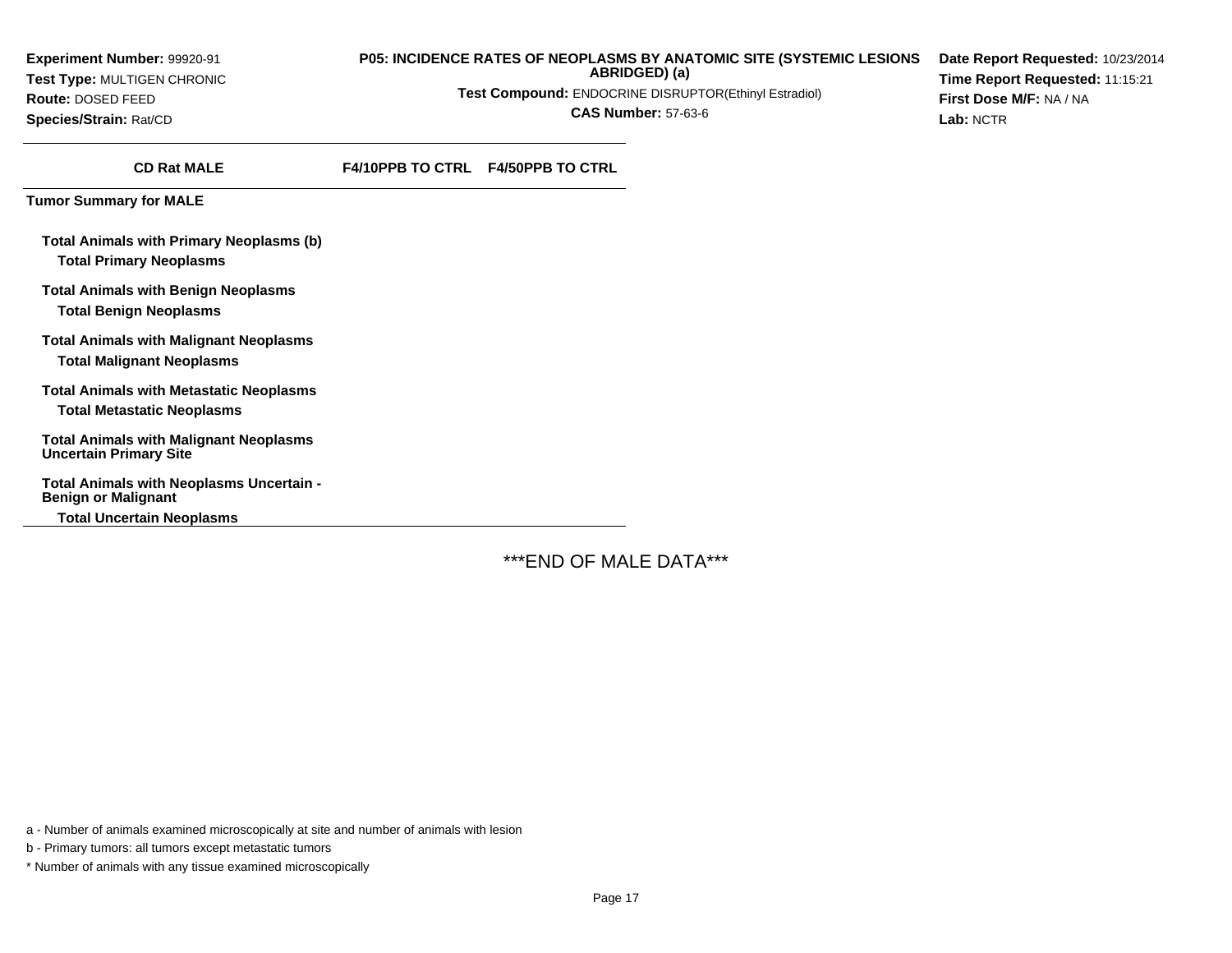| Experiment Number: 99920-91             | P05: INCIDENCE RATES OF NEOPLASMS BY ANATOMIC SITE (SYSTEMIC LESIONS |                                                                        | Date Report Requested: 10/23/2014 |                  |                         |            |
|-----------------------------------------|----------------------------------------------------------------------|------------------------------------------------------------------------|-----------------------------------|------------------|-------------------------|------------|
| Test Type: MULTIGEN CHRONIC             |                                                                      | ABRIDGED) (a)<br>Test Compound: ENDOCRINE DISRUPTOR(Ethinyl Estradiol) | Time Report Requested: 11:15:21   |                  |                         |            |
| Route: DOSED FEED                       |                                                                      |                                                                        | <b>CAS Number: 57-63-6</b>        |                  | First Dose M/F: NA / NA |            |
| Species/Strain: Rat/CD                  |                                                                      |                                                                        |                                   |                  | Lab: NCTR               |            |
| <b>CD Rat FEMALE</b>                    | <b>F0 CONTROL</b>                                                    | <b>F0 2.0 PPB</b>                                                      | <b>F0 10 PPB</b>                  | <b>F0 50 PPB</b> | <b>F1 Control</b>       | F1 2.0 PPB |
| <b>Disposition Summary</b>              |                                                                      |                                                                        |                                   |                  |                         |            |
| <b>Animals Initially In Study</b>       | 25                                                                   | 25                                                                     | 25                                | 25               | 25                      | 25         |
| <b>Early Deaths</b>                     |                                                                      |                                                                        |                                   |                  |                         |            |
| <b>Survivors</b>                        |                                                                      |                                                                        |                                   |                  |                         |            |
| <b>Natural Death</b>                    |                                                                      |                                                                        |                                   |                  |                         |            |
| <b>Terminal Sacrifice</b>               | 25                                                                   | 25                                                                     | 25                                | 25               | 25                      | 25         |
| <b>Animals Examined Microscopically</b> | 25                                                                   | 25                                                                     | 25                                | 25               | 25                      | 25         |
| ALIMENTARY SYSTEM                       |                                                                      |                                                                        |                                   |                  |                         |            |
| Esophagus                               | (0)                                                                  | (0)                                                                    | (0)                               | (0)              | (0)                     | (0)        |
| Intestine Small, Ileum                  | (0)                                                                  | (0)                                                                    | (0)                               | (0)              | (0)                     | (0)        |
| Intestine Small, Jejunum                | (0)                                                                  | (0)                                                                    | (0)                               | (0)              | (0)                     | (0)        |
| Liver                                   | (25)                                                                 | (2)                                                                    | (2)                               | (25)             | (25)                    | (0)        |
| Pancreas                                | (0)                                                                  | (0)                                                                    | (0)                               | (0)              | (0)                     | (0)        |
| CARDIOVASCULAR SYSTEM                   |                                                                      |                                                                        |                                   |                  |                         |            |
| <b>Blood Vessel</b>                     | (0)                                                                  | (0)                                                                    | (0)                               | (0)              | (0)                     | (0)        |
| Heart                                   | (0)                                                                  | (0)                                                                    | (0)                               | (0)              | (0)                     | (0)        |
| <b>ENDOCRINE SYSTEM</b>                 |                                                                      |                                                                        |                                   |                  |                         |            |
| <b>Adrenal Cortex</b>                   | (25)                                                                 | (0)                                                                    | (0)                               | (25)             | (25)                    | (0)        |
| Adrenal Medulla                         | (25)                                                                 | (0)                                                                    | (0)                               | (25)             | (25)                    | (0)        |
| <b>Pituitary Gland</b>                  | (25)                                                                 | (0)                                                                    | (0)                               | (25)             | (25)                    | (0)        |
| <b>Thyroid Gland</b>                    | (25)                                                                 | (0)                                                                    | (0)                               | (25)             | (25)                    | (1)        |
| <b>GENERAL BODY SYSTEM</b><br>None      |                                                                      |                                                                        |                                   |                  |                         |            |
| <b>GENITAL SYSTEM</b>                   |                                                                      |                                                                        |                                   |                  |                         |            |
| <b>Clitoral Gland</b>                   | (2)                                                                  | (1)                                                                    | (2)                               | (0)              | (1)                     | (2)        |
| Ovary                                   | (25)                                                                 | (25)                                                                   | (25)                              | (25)             | (25)                    | (25)       |
|                                         |                                                                      |                                                                        |                                   |                  |                         |            |

b - Primary tumors: all tumors except metastatic tumors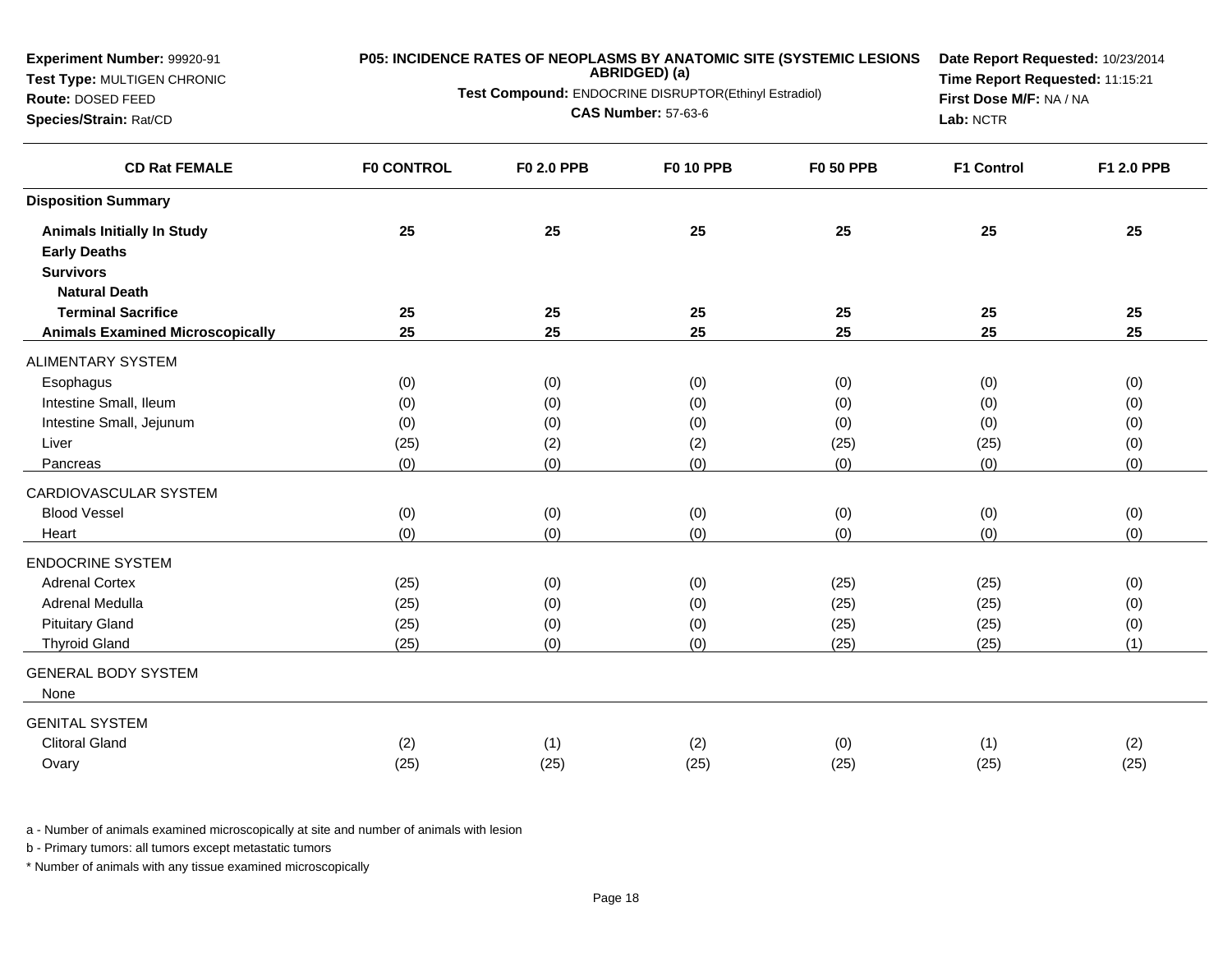**Test Type:** MULTIGEN CHRONIC

**Route:** DOSED FEED**Species/Strain:** Rat/CD

## **P05: INCIDENCE RATES OF NEOPLASMS BY ANATOMIC SITE (SYSTEMIC LESIONSABRIDGED) (a)**

**Test Compound:** ENDOCRINE DISRUPTOR(Ethinyl Estradiol)

**CAS Number:** 57-63-6

**Date Report Requested:** 10/23/2014**Time Report Requested:** 11:15:22**First Dose M/F:** NA / NA**Lab:** NCTR

| <b>CD Rat FEMALE</b>        | <b>F0 CONTROL</b> | F0 2.0 PPB | <b>F0 10 PPB</b> | <b>F0 50 PPB</b> | <b>F1 Control</b> | F1 2.0 PPB |
|-----------------------------|-------------------|------------|------------------|------------------|-------------------|------------|
| Oviduct                     | (24)              | (25)       | (25)             | (25)             | (25)              | (25)       |
| <b>Uterus</b>               | (25)              | (25)       | (25)             | (25)             | (25)              | (25)       |
| Vagina                      | (25)              | (25)       | (25)             | (25)             | (24)              | (25)       |
| <b>HEMATOPOIETIC SYSTEM</b> |                   |            |                  |                  |                   |            |
| <b>Bone Marrow</b>          | (25)              | (0)        | (0)              | (25)             | (25)              | (0)        |
| Lymph Node                  | (0)               | (0)        | (0)              | (0)              | (0)               | (0)        |
| Lymph Node, Mandibular      | (0)               | (0)        | (0)              | (0)              | (0)               | (0)        |
| Spleen                      | (25)              | (0)        | (0)              | (25)             | (25)              | (0)        |
| Thymus                      | (25)              | (0)        | (0)              | (25)             | (25)              | (0)        |
| <b>INTEGUMENTARY SYSTEM</b> |                   |            |                  |                  |                   |            |
| Mammary Gland               | (25)              | (25)       | (25)             | (25)             | (25)              | (25)       |
| Adenoma                     |                   |            |                  |                  |                   |            |
| Skin                        | (2)               | (3)        | (1)              | (0)              | (0)               | (0)        |
| MUSCULOSKELETAL SYSTEM      |                   |            |                  |                  |                   |            |
| Bone                        | (25)              | (0)        | (0)              | (25)             | (25)              | (0)        |
| NERVOUS SYSTEM              |                   |            |                  |                  |                   |            |
| <b>Brain</b>                | (0)               | (0)        | (0)              | (0)              | (0)               | (0)        |
| <b>RESPIRATORY SYSTEM</b>   |                   |            |                  |                  |                   |            |
| Lung                        | (0)               | (0)        | (0)              | (0)              | (0)               | (0)        |
| Trachea                     | (0)               | (0)        | (0)              | (0)              | (0)               | (0)        |
| SPECIAL SENSES SYSTEM       |                   |            |                  |                  |                   |            |
| Eye                         | (0)               | (0)        | (0)              | (0)              | (0)               | (0)        |
| <b>URINARY SYSTEM</b>       |                   |            |                  |                  |                   |            |
| Kidney                      | (25)              | (25)       | (25)             | (25)             | (25)              | (25)       |
|                             |                   |            |                  |                  |                   |            |

SYSTEMIC LESIONS

a - Number of animals examined microscopically at site and number of animals with lesion

b - Primary tumors: all tumors except metastatic tumors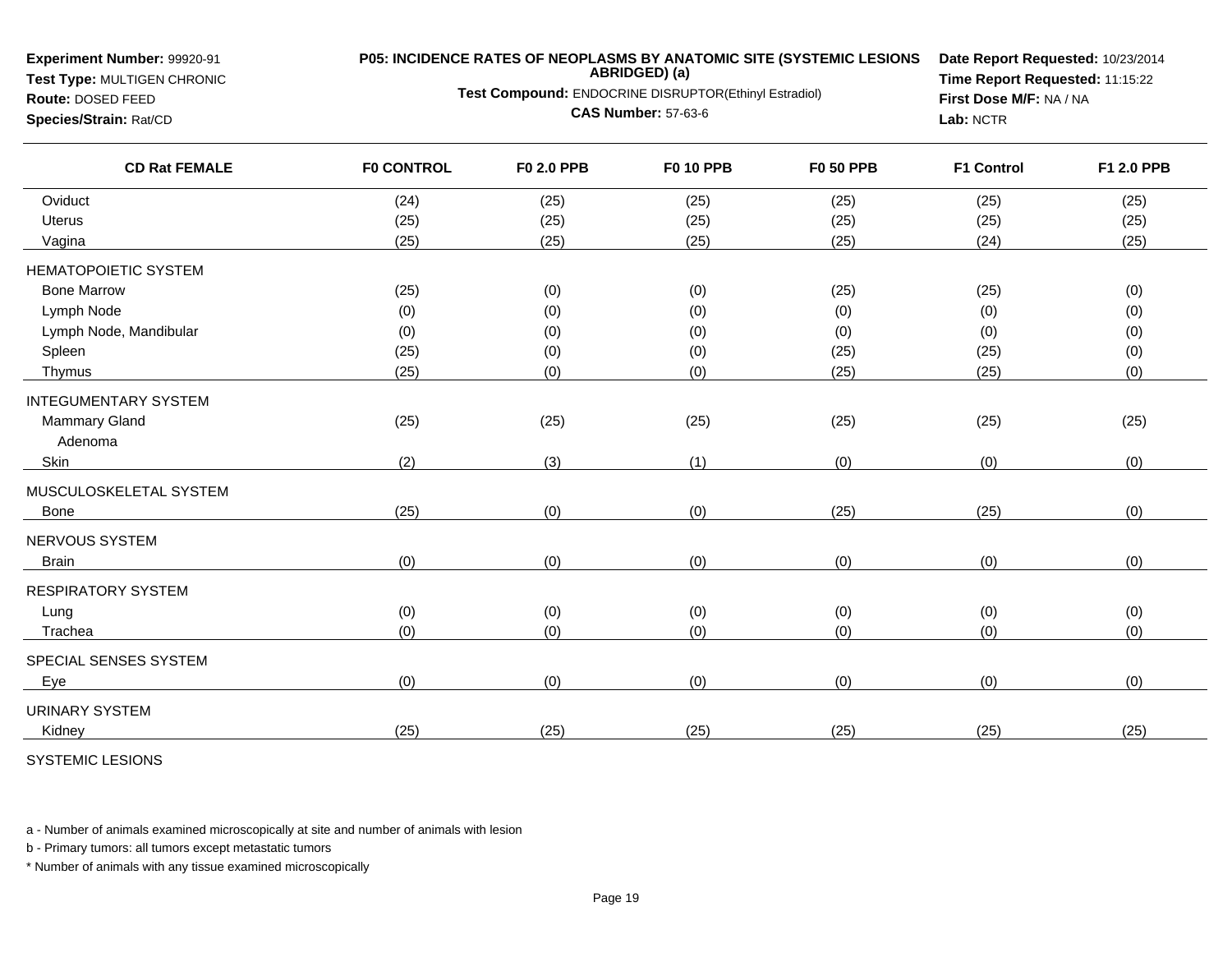| Experiment Number: 99920-91<br>Test Type: MULTIGEN CHRONIC<br><b>Route: DOSED FEED</b><br>Species/Strain: Rat/CD |                   | <b>P05: INCIDENCE RATES OF NEOPLASMS BY ANATOMIC SITE (SYSTEMIC LESIONS)</b><br>ABRIDGED) (a)<br><b>Test Compound: ENDOCRINE DISRUPTOR(Ethinyl Estradiol)</b><br><b>CAS Number: 57-63-6</b> |                  |                  |                   | Date Report Requested: 10/23/2014<br>Time Report Requested: 11:15:22<br>First Dose M/F: NA / NA |
|------------------------------------------------------------------------------------------------------------------|-------------------|---------------------------------------------------------------------------------------------------------------------------------------------------------------------------------------------|------------------|------------------|-------------------|-------------------------------------------------------------------------------------------------|
| <b>CD Rat FEMALE</b>                                                                                             | <b>FO CONTROL</b> | F <sub>0</sub> 2.0 PPB                                                                                                                                                                      | <b>F0 10 PPB</b> | <b>F0 50 PPB</b> | <b>F1 Control</b> | <b>F1 2.0 PPB</b>                                                                               |
| Multiple Organ<br>Lymphoma Malignant                                                                             | *(25)             | $*(25)$                                                                                                                                                                                     | $*(25)$          | $*(25)$          | $*(25)$           | $*(25)$                                                                                         |

a - Number of animals examined microscopically at site and number of animals with lesion

b - Primary tumors: all tumors except metastatic tumors

\* Number of animals with any tissue examined microscopically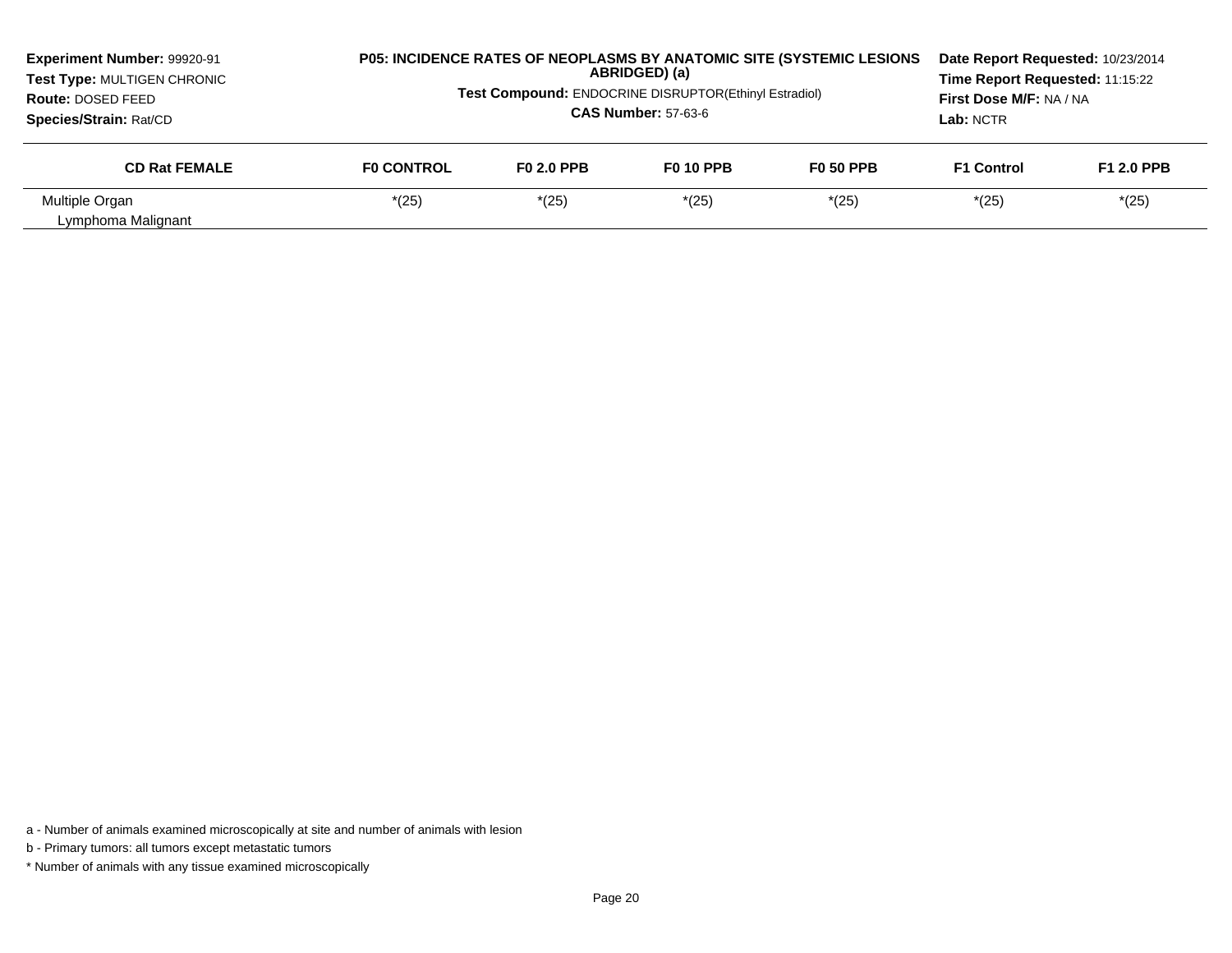| Experiment Number: 99920-91             |           | P05: INCIDENCE RATES OF NEOPLASMS BY ANATOMIC SITE (SYSTEMIC LESIONS | Date Report Requested: 10/23/2014                     |            |                         |                  |
|-----------------------------------------|-----------|----------------------------------------------------------------------|-------------------------------------------------------|------------|-------------------------|------------------|
| Test Type: MULTIGEN CHRONIC             |           | ABRIDGED) (a)                                                        | Time Report Requested: 11:15:22                       |            |                         |                  |
| Route: DOSED FEED                       |           |                                                                      | Test Compound: ENDOCRINE DISRUPTOR(Ethinyl Estradiol) |            | First Dose M/F: NA / NA |                  |
| Species/Strain: Rat/CD                  |           |                                                                      | <b>CAS Number: 57-63-6</b>                            |            | Lab: NCTR               |                  |
| <b>CD Rat FEMALE</b>                    | F1 10 PPB | F1 50 PPB                                                            | <b>F2 CONTROL</b>                                     | F2 2.0 PPB | <b>F2 10 PPB</b>        | <b>F2 50 PPB</b> |
| <b>Disposition Summary</b>              |           |                                                                      |                                                       |            |                         |                  |
| <b>Animals Initially In Study</b>       | 25        | 25                                                                   | 25                                                    | 25         | 25                      | 25               |
| <b>Early Deaths</b>                     |           |                                                                      |                                                       |            |                         |                  |
| <b>Survivors</b>                        |           |                                                                      |                                                       |            |                         |                  |
| <b>Natural Death</b>                    |           |                                                                      |                                                       |            |                         |                  |
| <b>Terminal Sacrifice</b>               | 25        | 25                                                                   | 25                                                    | 25         | 25                      | 25               |
| <b>Animals Examined Microscopically</b> | 25        | 25                                                                   | 25                                                    | 25         | 25                      | 25               |
| <b>ALIMENTARY SYSTEM</b>                |           |                                                                      |                                                       |            |                         |                  |
| Esophagus                               | (0)       | (0)                                                                  | (0)                                                   | (0)        | (0)                     | (0)              |
| Intestine Small, Ileum                  | (0)       | (0)                                                                  | (1)                                                   | (0)        | (0)                     | (0)              |
| Intestine Small, Jejunum                | (0)       | (0)                                                                  | (0)                                                   | (0)        | (0)                     | (0)              |
| Liver                                   | (0)       | (25)                                                                 | (25)                                                  | (0)        | (3)                     | (25)             |
| Pancreas                                | (0)       | (0)                                                                  | (0)                                                   | (0)        | (0)                     | (0)              |
| CARDIOVASCULAR SYSTEM                   |           |                                                                      |                                                       |            |                         |                  |
| <b>Blood Vessel</b>                     | (0)       | (0)                                                                  | (0)                                                   | (0)        | (0)                     | (0)              |
| Heart                                   | (0)       | (0)                                                                  | (0)                                                   | (0)        | (0)                     | (0)              |
| <b>ENDOCRINE SYSTEM</b>                 |           |                                                                      |                                                       |            |                         |                  |
| <b>Adrenal Cortex</b>                   | (0)       | (25)                                                                 | (25)                                                  | (0)        | (0)                     | (25)             |
| Adrenal Medulla                         | (0)       | (25)                                                                 | (25)                                                  | (0)        | (0)                     | (25)             |
| <b>Pituitary Gland</b>                  | (0)       | (25)                                                                 | (25)                                                  | (0)        | (0)                     | (25)             |
| <b>Thyroid Gland</b>                    | (0)       | (25)                                                                 | (25)                                                  | (0)        | (0)                     | (25)             |
| <b>GENERAL BODY SYSTEM</b><br>None      |           |                                                                      |                                                       |            |                         |                  |
| <b>GENITAL SYSTEM</b>                   |           |                                                                      |                                                       |            |                         |                  |
| <b>Clitoral Gland</b>                   | (0)       | (1)                                                                  | (1)                                                   | (2)        | (1)                     | (0)              |
| Ovary                                   | (25)      | (25)                                                                 | (25)                                                  | (25)       | (25)                    | (25)             |
|                                         |           |                                                                      |                                                       |            |                         |                  |

b - Primary tumors: all tumors except metastatic tumors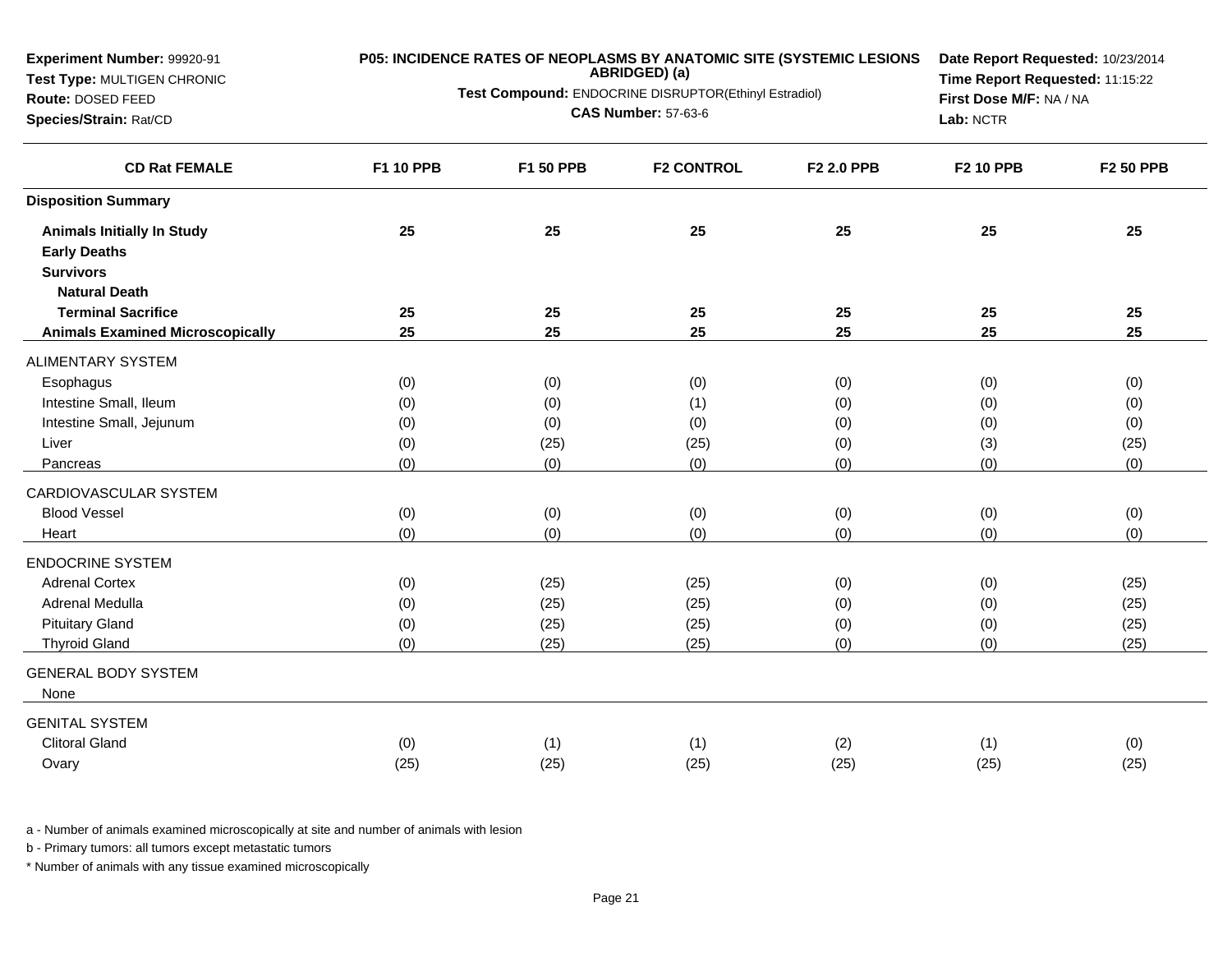| <b>Experiment Number: 99920-91</b><br>Test Type: MULTIGEN CHRONIC<br>Route: DOSED FEED<br>Species/Strain: Rat/CD |           | <b>P05: INCIDENCE RATES OF NEOPLASMS BY ANATOMIC SITE (SYSTEMIC LESIONS</b><br>ABRIDGED) (a)<br>Test Compound: ENDOCRINE DISRUPTOR(Ethinyl Estradiol)<br><b>CAS Number: 57-63-6</b> |                   |            |                  |                  |
|------------------------------------------------------------------------------------------------------------------|-----------|-------------------------------------------------------------------------------------------------------------------------------------------------------------------------------------|-------------------|------------|------------------|------------------|
| <b>CD Rat FEMALE</b>                                                                                             | F1 10 PPB | F1 50 PPB                                                                                                                                                                           | <b>F2 CONTROL</b> | F2 2.0 PPB | <b>F2 10 PPB</b> | <b>F2 50 PPB</b> |
| Oviduct                                                                                                          | (25)      | (25)                                                                                                                                                                                | (25)              | (25)       | (25)             | (25)             |
| Uterus                                                                                                           | (25)      | (25)                                                                                                                                                                                | (25)              | (25)       | (25)             | (25)             |
| Vagina                                                                                                           | (25)      | (25)                                                                                                                                                                                | (25)              | (25)       | (25)             | (23)             |
| <b>HEMATOPOIETIC SYSTEM</b>                                                                                      |           |                                                                                                                                                                                     |                   |            |                  |                  |
| <b>Bone Marrow</b>                                                                                               | (0)       | (25)                                                                                                                                                                                | (25)              | (0)        | (0)              | (25)             |
| Lymph Node                                                                                                       | (0)       | (0)                                                                                                                                                                                 | (0)               | (0)        | (0)              | (0)              |
| Lymph Node, Mandibular                                                                                           | (0)       | (0)                                                                                                                                                                                 | (0)               | (0)        | (0)              | (0)              |
| Spleen                                                                                                           | (0)       | (25)                                                                                                                                                                                | (25)              | (0)        | (0)              | (25)             |
| Thymus                                                                                                           | (0)       | (25)                                                                                                                                                                                | (25)              | (0)        | (0)              | (25)             |
| <b>INTEGUMENTARY SYSTEM</b>                                                                                      |           |                                                                                                                                                                                     |                   |            |                  |                  |
| Mammary Gland                                                                                                    | (25)      | (25)                                                                                                                                                                                | (25)              | (25)       | (25)             | (25)             |
| Adenoma                                                                                                          |           |                                                                                                                                                                                     | 1(4%)             |            |                  |                  |
| Skin                                                                                                             | (0)       | (0)                                                                                                                                                                                 | (0)               | (0)        | (0)              | (0)              |
| MUSCULOSKELETAL SYSTEM                                                                                           |           |                                                                                                                                                                                     |                   |            |                  |                  |
| Bone                                                                                                             | (0)       | (25)                                                                                                                                                                                | (25)              | (0)        | (0)              | (25)             |
| NERVOUS SYSTEM                                                                                                   |           |                                                                                                                                                                                     |                   |            |                  |                  |
| <b>Brain</b>                                                                                                     | (0)       | (0)                                                                                                                                                                                 | (0)               | (0)        | (0)              | (0)              |
| <b>RESPIRATORY SYSTEM</b>                                                                                        |           |                                                                                                                                                                                     |                   |            |                  |                  |
| Lung                                                                                                             | (0)       | (0)                                                                                                                                                                                 | (0)               | (0)        | (0)              | (0)              |
| Trachea                                                                                                          | (0)       | (0)                                                                                                                                                                                 | (0)               | (0)        | (0)              | (0)              |
| SPECIAL SENSES SYSTEM                                                                                            |           |                                                                                                                                                                                     |                   |            |                  |                  |
| Eye                                                                                                              | (1)       | (1)                                                                                                                                                                                 | (0)               | (0)        | (0)              | (0)              |
| <b>URINARY SYSTEM</b>                                                                                            |           |                                                                                                                                                                                     |                   |            |                  |                  |
| Kidney                                                                                                           | (25)      | (25)                                                                                                                                                                                | (25)              | (25)       | (25)             | (25)             |
|                                                                                                                  |           |                                                                                                                                                                                     |                   |            |                  |                  |

SYSTEMIC LESIONS

**Experiment Number:** 99920-91

a - Number of animals examined microscopically at site and number of animals with lesion

b - Primary tumors: all tumors except metastatic tumors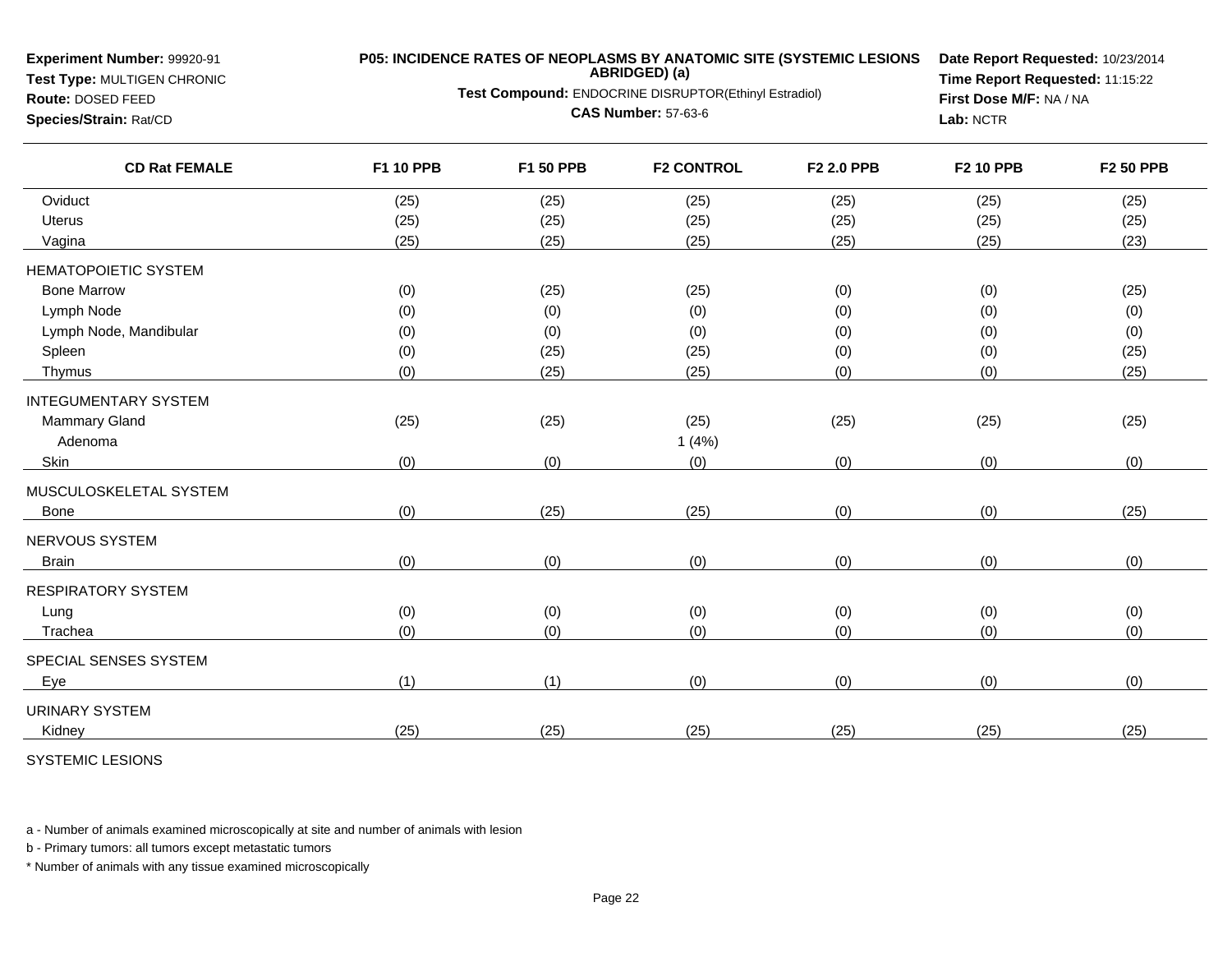| Experiment Number: 99920-91<br>Test Type: MULTIGEN CHRONIC<br><b>Route: DOSED FEED</b><br>Species/Strain: Rat/CD |                  | <b>P05: INCIDENCE RATES OF NEOPLASMS BY ANATOMIC SITE (SYSTEMIC LESIONS</b><br>ABRIDGED) (a)<br><b>Test Compound: ENDOCRINE DISRUPTOR(Ethinyl Estradiol)</b><br><b>CAS Number: 57-63-6</b> |                   |                   |                  | Date Report Requested: 10/23/2014<br>Time Report Requested: 11:15:22<br>First Dose M/F: NA / NA |
|------------------------------------------------------------------------------------------------------------------|------------------|--------------------------------------------------------------------------------------------------------------------------------------------------------------------------------------------|-------------------|-------------------|------------------|-------------------------------------------------------------------------------------------------|
| <b>CD Rat FEMALE</b>                                                                                             | <b>F1 10 PPB</b> | <b>F1 50 PPB</b>                                                                                                                                                                           | <b>F2 CONTROL</b> | <b>F2 2.0 PPB</b> | <b>F2 10 PPB</b> | <b>F2 50 PPB</b>                                                                                |
| Multiple Organ<br>Lymphoma Malignant                                                                             | $*(25)$          | $*(25)$                                                                                                                                                                                    | $*(25)$           | $*(25)$           | $*(25)$          | $*(25)$                                                                                         |

a - Number of animals examined microscopically at site and number of animals with lesion

b - Primary tumors: all tumors except metastatic tumors

\* Number of animals with any tissue examined microscopically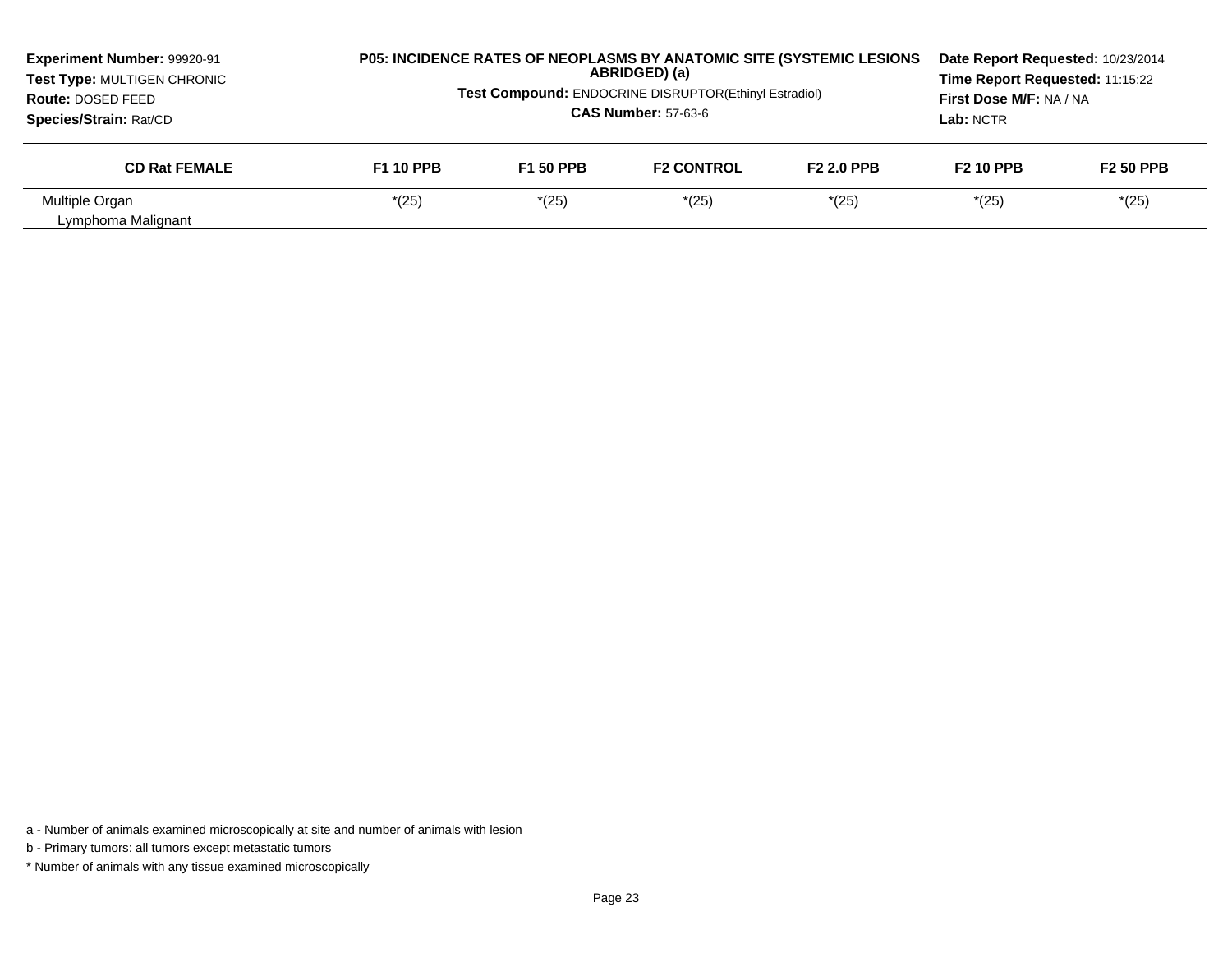| Experiment Number: 99920-91             | P05: INCIDENCE RATES OF NEOPLASMS BY ANATOMIC SITE (SYSTEMIC LESIONS<br>Date Report Requested: 10/23/2014<br>ABRIDGED) (a) |                                                                                          |                         |                                   |                   |                        |
|-----------------------------------------|----------------------------------------------------------------------------------------------------------------------------|------------------------------------------------------------------------------------------|-------------------------|-----------------------------------|-------------------|------------------------|
| Test Type: MULTIGEN CHRONIC             |                                                                                                                            | Time Report Requested: 11:15:22<br>Test Compound: ENDOCRINE DISRUPTOR(Ethinyl Estradiol) |                         |                                   |                   |                        |
| Route: DOSED FEED                       |                                                                                                                            | <b>CAS Number: 57-63-6</b>                                                               | First Dose M/F: NA / NA |                                   |                   |                        |
| Species/Strain: Rat/CD                  |                                                                                                                            |                                                                                          |                         |                                   | Lab: NCTR         |                        |
| <b>CD Rat FEMALE</b>                    | <b>F3 CONTROL</b>                                                                                                          | <b>F3/2PPB TO CTRL</b>                                                                   |                         | F3/10PPB TO CTRL F3/50PPB TO CTRL | <b>F4 CONTROL</b> | <b>F4/2PPB TO CTRL</b> |
| <b>Disposition Summary</b>              |                                                                                                                            |                                                                                          |                         |                                   |                   |                        |
| <b>Animals Initially In Study</b>       | 25                                                                                                                         | 25                                                                                       | 25                      | 25                                | 25                | 25                     |
| <b>Early Deaths</b>                     |                                                                                                                            |                                                                                          |                         |                                   |                   |                        |
| <b>Survivors</b>                        |                                                                                                                            |                                                                                          |                         |                                   |                   |                        |
| <b>Natural Death</b>                    |                                                                                                                            |                                                                                          |                         |                                   |                   |                        |
| <b>Terminal Sacrifice</b>               | 25                                                                                                                         | 25                                                                                       | 25                      | 25                                | 25                | 25                     |
| <b>Animals Examined Microscopically</b> | 25                                                                                                                         | 25                                                                                       | 25                      | 25                                | 25                | 25                     |
| <b>ALIMENTARY SYSTEM</b>                |                                                                                                                            |                                                                                          |                         |                                   |                   |                        |
| Esophagus                               | (0)                                                                                                                        | (0)                                                                                      | (0)                     | (0)                               | (0)               | (0)                    |
| Intestine Small, Ileum                  | (0)                                                                                                                        | (0)                                                                                      | (0)                     | (0)                               | (0)               | (0)                    |
| Intestine Small, Jejunum                | (0)                                                                                                                        | (1)                                                                                      | (0)                     | (0)                               | (0)               | (0)                    |
| Liver                                   | (25)                                                                                                                       | (0)                                                                                      | (0)                     | (25)                              | (25)              | (0)                    |
| Pancreas                                | (0)                                                                                                                        | (0)                                                                                      | (0)                     | (0)                               | (0)               | (0)                    |
| CARDIOVASCULAR SYSTEM                   |                                                                                                                            |                                                                                          |                         |                                   |                   |                        |
| <b>Blood Vessel</b>                     | (0)                                                                                                                        | (0)                                                                                      | (0)                     | (0)                               | (0)               | (0)                    |
| Heart                                   | (0)                                                                                                                        | (0)                                                                                      | (0)                     | (0)                               | (0)               | (0)                    |
| <b>ENDOCRINE SYSTEM</b>                 |                                                                                                                            |                                                                                          |                         |                                   |                   |                        |
| <b>Adrenal Cortex</b>                   | (25)                                                                                                                       | (0)                                                                                      | (0)                     | (25)                              | (25)              | (0)                    |
| Adrenal Medulla                         | (25)                                                                                                                       | (0)                                                                                      | (0)                     | (25)                              | (25)              | (0)                    |
| <b>Pituitary Gland</b>                  | (25)                                                                                                                       | (0)                                                                                      | (0)                     | (25)                              | (25)              | (0)                    |
| <b>Thyroid Gland</b>                    | (25)                                                                                                                       | (0)                                                                                      | (0)                     | (25)                              | (25)              | (0)                    |
| <b>GENERAL BODY SYSTEM</b><br>None      |                                                                                                                            |                                                                                          |                         |                                   |                   |                        |
| <b>GENITAL SYSTEM</b>                   |                                                                                                                            |                                                                                          |                         |                                   |                   |                        |
| <b>Clitoral Gland</b>                   | (0)                                                                                                                        | (3)                                                                                      | (0)                     | (0)                               | (3)               | (0)                    |
| Ovary                                   | (25)                                                                                                                       | (25)                                                                                     | (24)                    | (25)                              | (25)              | (25)                   |
|                                         |                                                                                                                            |                                                                                          |                         |                                   |                   |                        |

b - Primary tumors: all tumors except metastatic tumors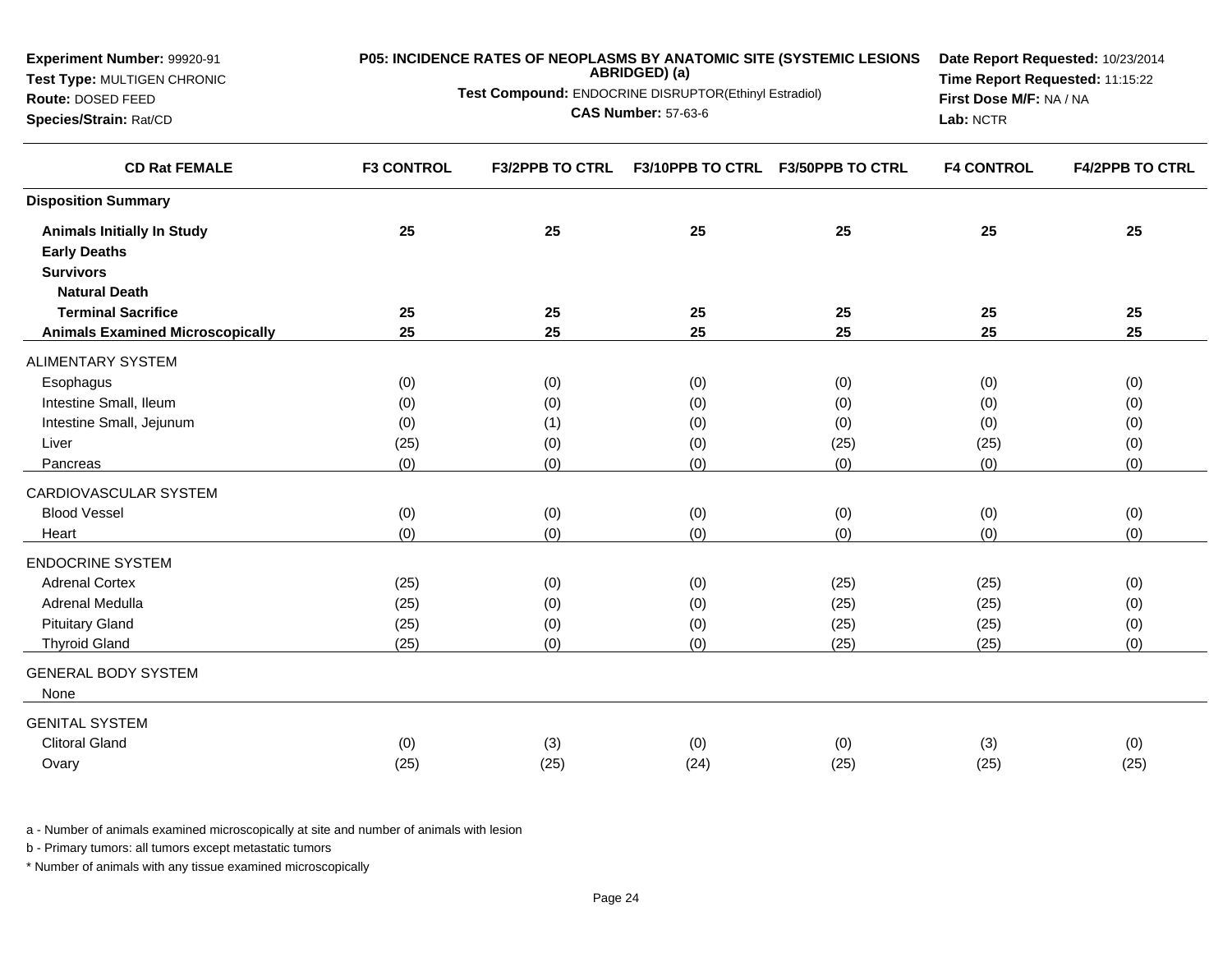| Experiment Number: 99920-91<br>Test Type: MULTIGEN CHRONIC<br>Route: DOSED FEED<br>Species/Strain: Rat/CD |                   | P05: INCIDENCE RATES OF NEOPLASMS BY ANATOMIC SITE (SYSTEMIC LESIONS<br>ABRIDGED) (a)<br>Test Compound: ENDOCRINE DISRUPTOR(Ethinyl Estradiol)<br><b>CAS Number: 57-63-6</b> | Date Report Requested: 10/23/2014<br>Time Report Requested: 11:15:22<br>First Dose M/F: NA / NA<br>Lab: NCTR |                         |                   |                        |
|-----------------------------------------------------------------------------------------------------------|-------------------|------------------------------------------------------------------------------------------------------------------------------------------------------------------------------|--------------------------------------------------------------------------------------------------------------|-------------------------|-------------------|------------------------|
| <b>CD Rat FEMALE</b>                                                                                      | <b>F3 CONTROL</b> | <b>F3/2PPB TO CTRL</b>                                                                                                                                                       | <b>F3/10PPB TO CTRL</b>                                                                                      | <b>F3/50PPB TO CTRL</b> | <b>F4 CONTROL</b> | <b>F4/2PPB TO CTRL</b> |
| Oviduct                                                                                                   | (25)              | (25)                                                                                                                                                                         | (24)                                                                                                         | (25)                    | (25)              | (25)                   |
| <b>Uterus</b>                                                                                             | (25)              | (25)                                                                                                                                                                         | (25)                                                                                                         | (25)                    | (25)              | (25)                   |
| Vagina                                                                                                    | (25)              | (25)                                                                                                                                                                         | (25)                                                                                                         | (25)                    | (25)              | (25)                   |
| <b>HEMATOPOIETIC SYSTEM</b>                                                                               |                   |                                                                                                                                                                              |                                                                                                              |                         |                   |                        |
| <b>Bone Marrow</b>                                                                                        | (25)              | (0)                                                                                                                                                                          | (0)                                                                                                          | (25)                    | (25)              | (0)                    |
| Lymph Node                                                                                                | (0)               | (0)                                                                                                                                                                          | (0)                                                                                                          | (0)                     | (0)               | (0)                    |
| Lymph Node, Mandibular                                                                                    | (0)               | (0)                                                                                                                                                                          | (0)                                                                                                          | (0)                     | (0)               | (0)                    |
| Spleen                                                                                                    | (25)              | (0)                                                                                                                                                                          | (0)                                                                                                          | (25)                    | (25)              | (0)                    |
| Thymus                                                                                                    | (25)              | (0)                                                                                                                                                                          | (0)                                                                                                          | (25)                    | (25)              | (0)                    |
| <b>INTEGUMENTARY SYSTEM</b>                                                                               |                   |                                                                                                                                                                              |                                                                                                              |                         |                   |                        |
| <b>Mammary Gland</b><br>Adenoma                                                                           | (25)              | (25)                                                                                                                                                                         | (25)                                                                                                         | (25)                    | (25)              | (25)                   |
| Skin                                                                                                      | (0)               | (0)                                                                                                                                                                          | (0)                                                                                                          | (1)                     | (0)               | (0)                    |
| MUSCULOSKELETAL SYSTEM                                                                                    |                   |                                                                                                                                                                              |                                                                                                              |                         |                   |                        |
| <b>Bone</b>                                                                                               | (25)              | (0)                                                                                                                                                                          | (0)                                                                                                          | (25)                    | (25)              | (0)                    |
| NERVOUS SYSTEM                                                                                            |                   |                                                                                                                                                                              |                                                                                                              |                         |                   |                        |
| <b>Brain</b>                                                                                              | (0)               | (0)                                                                                                                                                                          | (0)                                                                                                          | (0)                     | (0)               | (0)                    |
| <b>RESPIRATORY SYSTEM</b>                                                                                 |                   |                                                                                                                                                                              |                                                                                                              |                         |                   |                        |
| Lung                                                                                                      | (0)               | (0)                                                                                                                                                                          | (0)                                                                                                          | (0)                     | (0)               | (0)                    |
| Trachea                                                                                                   | (0)               | (0)                                                                                                                                                                          | (0)                                                                                                          | (0)                     | (0)               | (0)                    |
| SPECIAL SENSES SYSTEM                                                                                     |                   |                                                                                                                                                                              |                                                                                                              |                         |                   |                        |
| Eye                                                                                                       | (0)               | (0)                                                                                                                                                                          | (0)                                                                                                          | (0)                     | (0)               | (0)                    |
| <b>URINARY SYSTEM</b>                                                                                     |                   |                                                                                                                                                                              |                                                                                                              |                         |                   |                        |
| Kidnev                                                                                                    | (25)              | (25)                                                                                                                                                                         | (25)                                                                                                         | (25)                    | (25)              | (25)                   |
| SYSTEMIC LESIONS                                                                                          |                   |                                                                                                                                                                              |                                                                                                              |                         |                   |                        |

b - Primary tumors: all tumors except metastatic tumors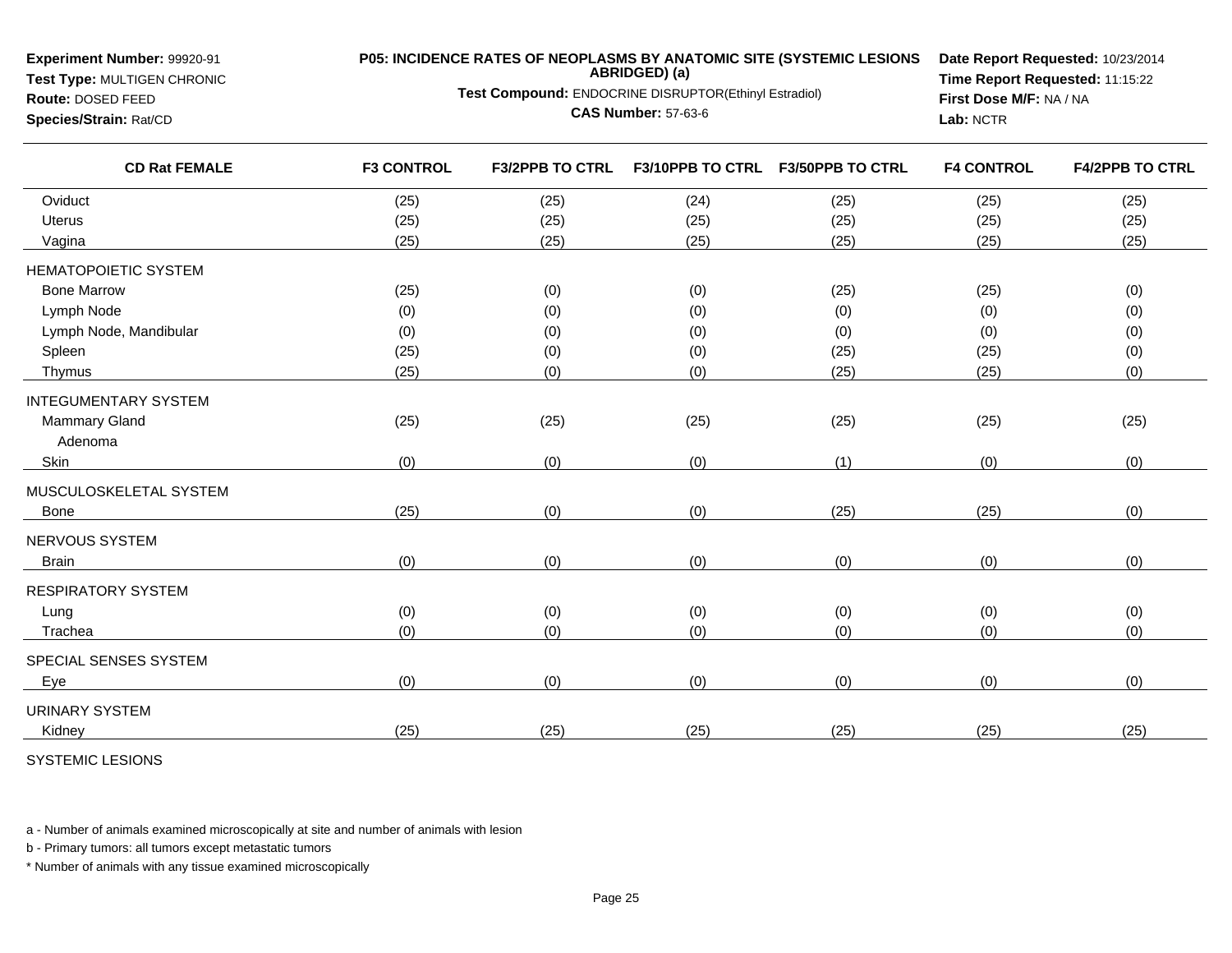| Experiment Number: 99920-91<br>Test Type: MULTIGEN CHRONIC<br>Route: DOSED FEED<br>Species/Strain: Rat/CD |                   | Test Compound: ENDOCRINE DISRUPTOR(Ethinyl Estradiol) | ABRIDGED) (a)<br><b>CAS Number: 57-63-6</b> | P05: INCIDENCE RATES OF NEOPLASMS BY ANATOMIC SITE (SYSTEMIC LESIONS | Date Report Requested: 10/23/2014<br>Time Report Requested: 11:15:22<br>First Dose M/F: NA / NA<br>Lab: NCTR |                        |  |
|-----------------------------------------------------------------------------------------------------------|-------------------|-------------------------------------------------------|---------------------------------------------|----------------------------------------------------------------------|--------------------------------------------------------------------------------------------------------------|------------------------|--|
| <b>CD Rat FEMALE</b>                                                                                      | <b>F3 CONTROL</b> | <b>F3/2PPB TO CTRL</b>                                | <b>F3/10PPB TO CTRL</b>                     | <b>F3/50PPB TO CTRL</b>                                              | <b>F4 CONTROL</b>                                                                                            | <b>F4/2PPB TO CTRL</b> |  |
| Multiple Organ<br>Lymphoma Malignant                                                                      | $*(25)$           | $*(25)$                                               | $*(25)$                                     | $*(25)$                                                              | $*(25)$                                                                                                      | $*(25)$                |  |

a - Number of animals examined microscopically at site and number of animals with lesion

b - Primary tumors: all tumors except metastatic tumors

\* Number of animals with any tissue examined microscopically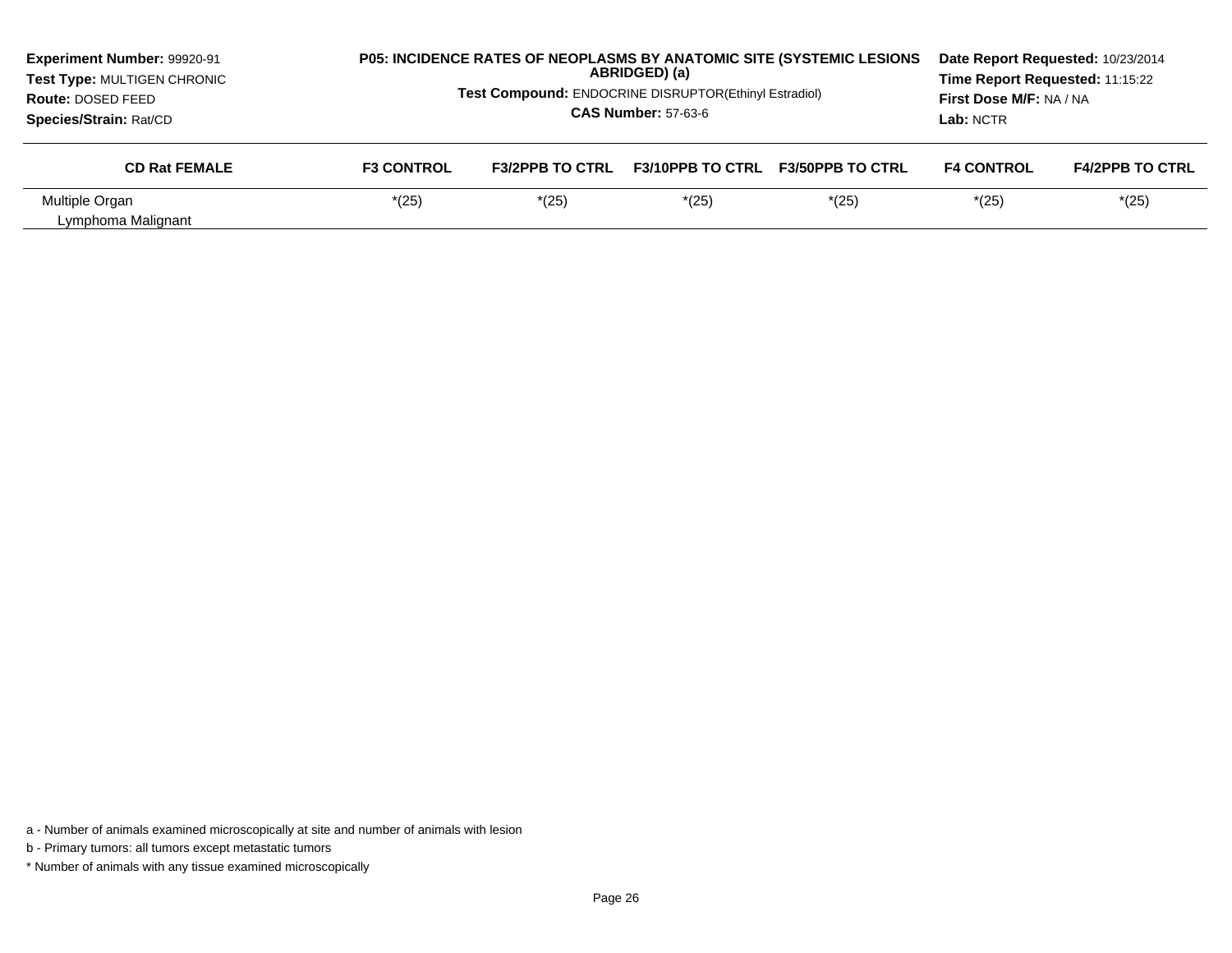**Test Type:** MULTIGEN CHRONIC

**Route:** DOSED FEED**Species/Strain:** Rat/CD

# **P05: INCIDENCE RATES OF NEOPLASMS BY ANATOMIC SITE (SYSTEMIC LESIONS**

**ABRIDGED) (a)**

**Test Compound:** ENDOCRINE DISRUPTOR(Ethinyl Estradiol)

**CAS Number:** 57-63-6

**Date Report Requested:** 10/23/2014**Time Report Requested:** 11:15:22**First Dose M/F:** NA / NA**Lab:** NCTR

| <b>CD Rat FEMALE</b>                    | <b>F4/10PPB TO CTR</b> | <b>F4/50PPB TO CTRL</b> |
|-----------------------------------------|------------------------|-------------------------|
| <b>Disposition Summary</b>              |                        |                         |
| <b>Animals Initially In Study</b>       | 26                     | 25                      |
| <b>Early Deaths</b>                     |                        |                         |
| <b>Survivors</b>                        |                        |                         |
| <b>Natural Death</b>                    | 1                      |                         |
| <b>Terminal Sacrifice</b>               | 25                     | 25                      |
| <b>Animals Examined Microscopically</b> | 26                     | 25                      |
| <b>ALIMENTARY SYSTEM</b>                |                        |                         |
| Esophagus                               | (1)                    | (0)                     |
| Intestine Small, Ileum                  | (0)                    | (0)                     |
| Intestine Small, Jejunum                | (0)                    | (0)                     |
| Liver                                   | (1)                    | (25)                    |
| Pancreas                                | (1)                    | (0)                     |
| CARDIOVASCULAR SYSTEM                   |                        |                         |
| <b>Blood Vessel</b>                     | (1)                    | (0)                     |
| Heart                                   | (1)                    | (0)                     |
| <b>ENDOCRINE SYSTEM</b>                 |                        |                         |
| <b>Adrenal Cortex</b>                   | (2)                    | (25)                    |
| Adrenal Medulla                         | (2)                    | (25)                    |
| <b>Pituitary Gland</b>                  | (1)                    | (25)                    |
| <b>Thyroid Gland</b>                    | (1)                    | (25)                    |
| <b>GENERAL BODY SYSTEM</b><br>None      |                        |                         |
|                                         |                        |                         |
| <b>GENITAL SYSTEM</b>                   |                        |                         |
| <b>Clitoral Gland</b>                   | (0)                    | (0)                     |
| Ovary                                   | (26)                   | (25)                    |

a - Number of animals examined microscopically at site and number of animals with lesion

b - Primary tumors: all tumors except metastatic tumors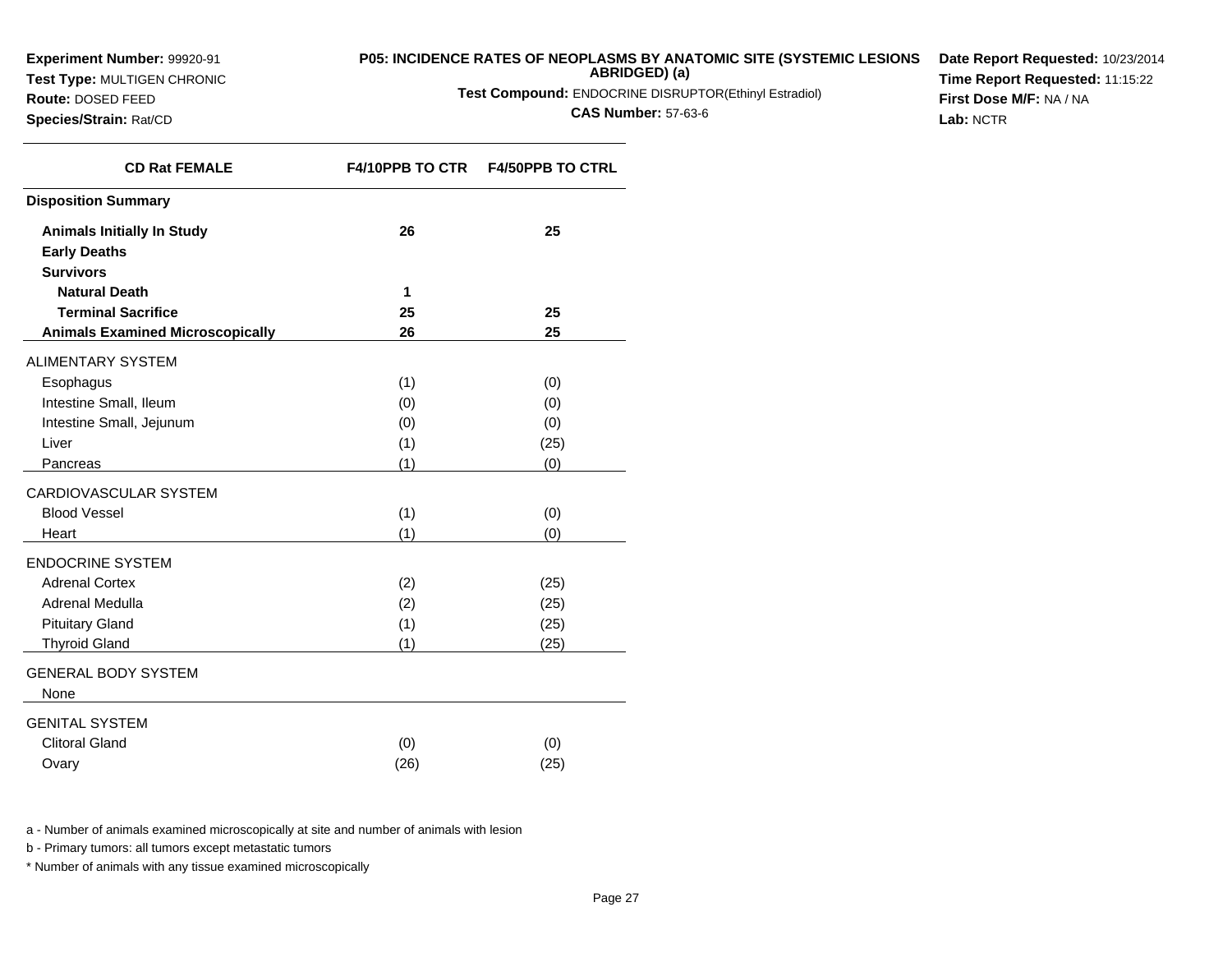**Experiment Number:** 99920-91**Test Type:** MULTIGEN CHRONIC

## **P05: INCIDENCE RATES OF NEOPLASMS BY ANATOMIC SITE (SYSTEMIC LESIONSABRIDGED) (a)**

**Test Compound:** ENDOCRINE DISRUPTOR(Ethinyl Estradiol)

**CAS Number:** 57-63-6

**Date Report Requested:** 10/23/2014**Time Report Requested:** 11:15:22**First Dose M/F:** NA / NA**Lab:** NCTR

**Route:** DOSED FEED**Species/Strain:** Rat/CD

| <b>CD Rat FEMALE</b>        |      | F4/10PPB TO CTR    F4/50PPB TO CTRL |
|-----------------------------|------|-------------------------------------|
| Oviduct                     | (26) | (25)                                |
| <b>Uterus</b>               | (26) | (25)                                |
| Vagina                      | (26) | (25)                                |
| <b>HEMATOPOIETIC SYSTEM</b> |      |                                     |
| <b>Bone Marrow</b>          | (1)  | (25)                                |
| Lymph Node                  | (1)  | (0)                                 |
| Lymph Node, Mandibular      | (1)  | (0)                                 |
| Spleen                      | (2)  | (25)                                |
| Thymus                      | (1)  | (25)                                |
| <b>INTEGUMENTARY SYSTEM</b> |      |                                     |
| Mammary Gland<br>Adenoma    | (26) | (25)                                |
| Skin                        | (1)  | (0)                                 |
| MUSCULOSKELETAL SYSTEM      |      |                                     |
| <b>Bone</b>                 | (1)  | (25)                                |
| NERVOUS SYSTEM              |      |                                     |
| <b>Brain</b>                | (1)  | (0)                                 |
| RESPIRATORY SYSTEM          |      |                                     |
| Lung                        | (1)  | (0)                                 |
| Trachea                     | (1)  | (0)                                 |
| SPECIAL SENSES SYSTEM       |      |                                     |
| Eye                         | (0)  | (0)                                 |
| URINARY SYSTEM              |      |                                     |
| Kidney                      | (26) | (25)                                |

SYSTEMIC LESIONS

a - Number of animals examined microscopically at site and number of animals with lesion

b - Primary tumors: all tumors except metastatic tumors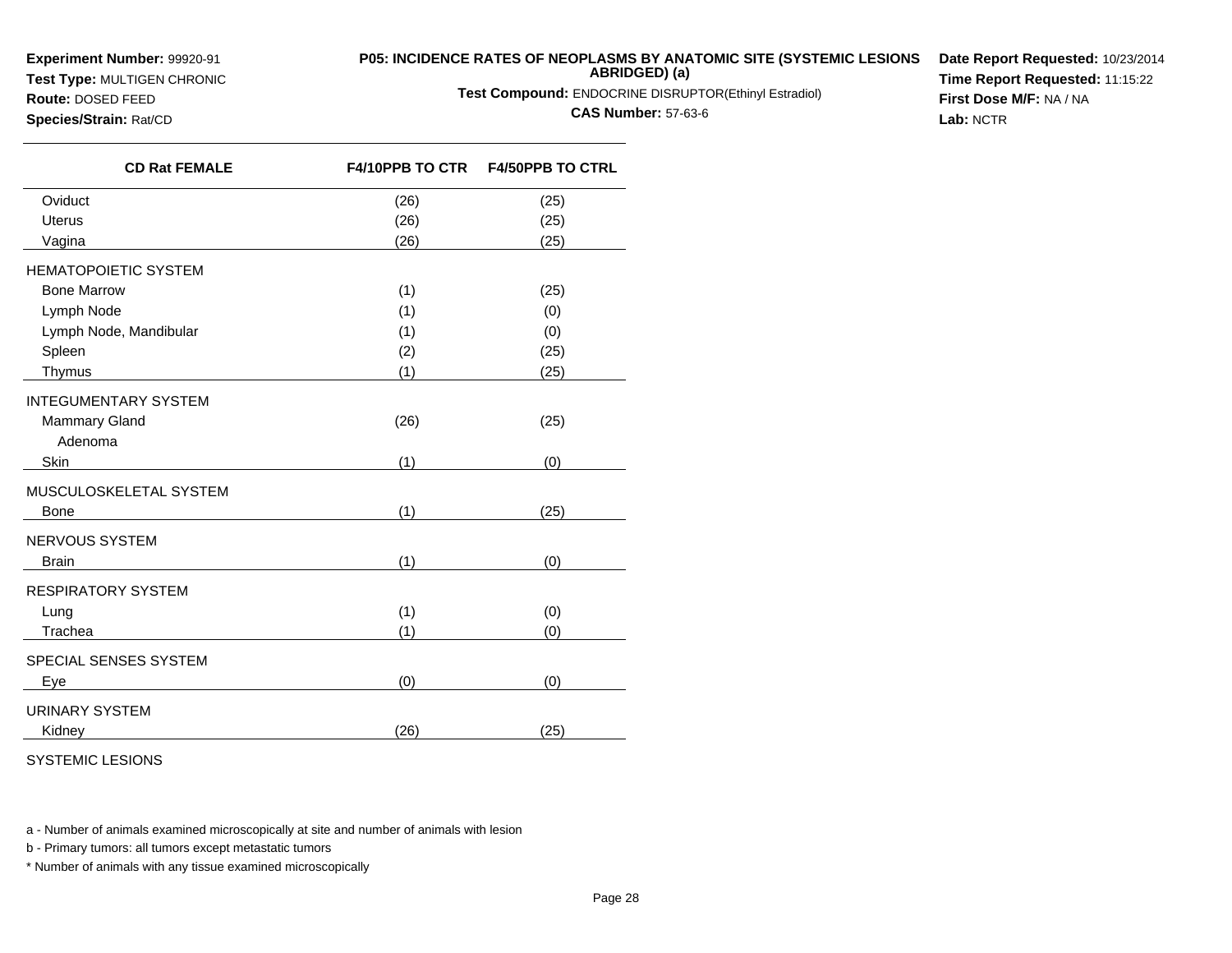**Test Type:** MULTIGEN CHRONIC**Route:** DOSED FEED

## **P05: INCIDENCE RATES OF NEOPLASMS BY ANATOMIC SITE (SYSTEMIC LESIONSABRIDGED) (a)**

**Test Compound:** ENDOCRINE DISRUPTOR(Ethinyl Estradiol)

**CAS Number:** 57-63-6

**Date Report Requested:** 10/23/2014**Time Report Requested:** 11:15:22**First Dose M/F:** NA / NA**Lab:** NCTR

**Species/Strain:** Rat/CD

| <b>CD Rat FEMALE</b> |         | F4/10PPB TO CTR F4/50PPB TO CTRL |
|----------------------|---------|----------------------------------|
| Multiple Organ       | $*(26)$ | $*(25)$                          |
| Lymphoma Malignant   | 1(4%)   |                                  |

b - Primary tumors: all tumors except metastatic tumors

a - Number of animals examined microscopically at site and number of animals with lesion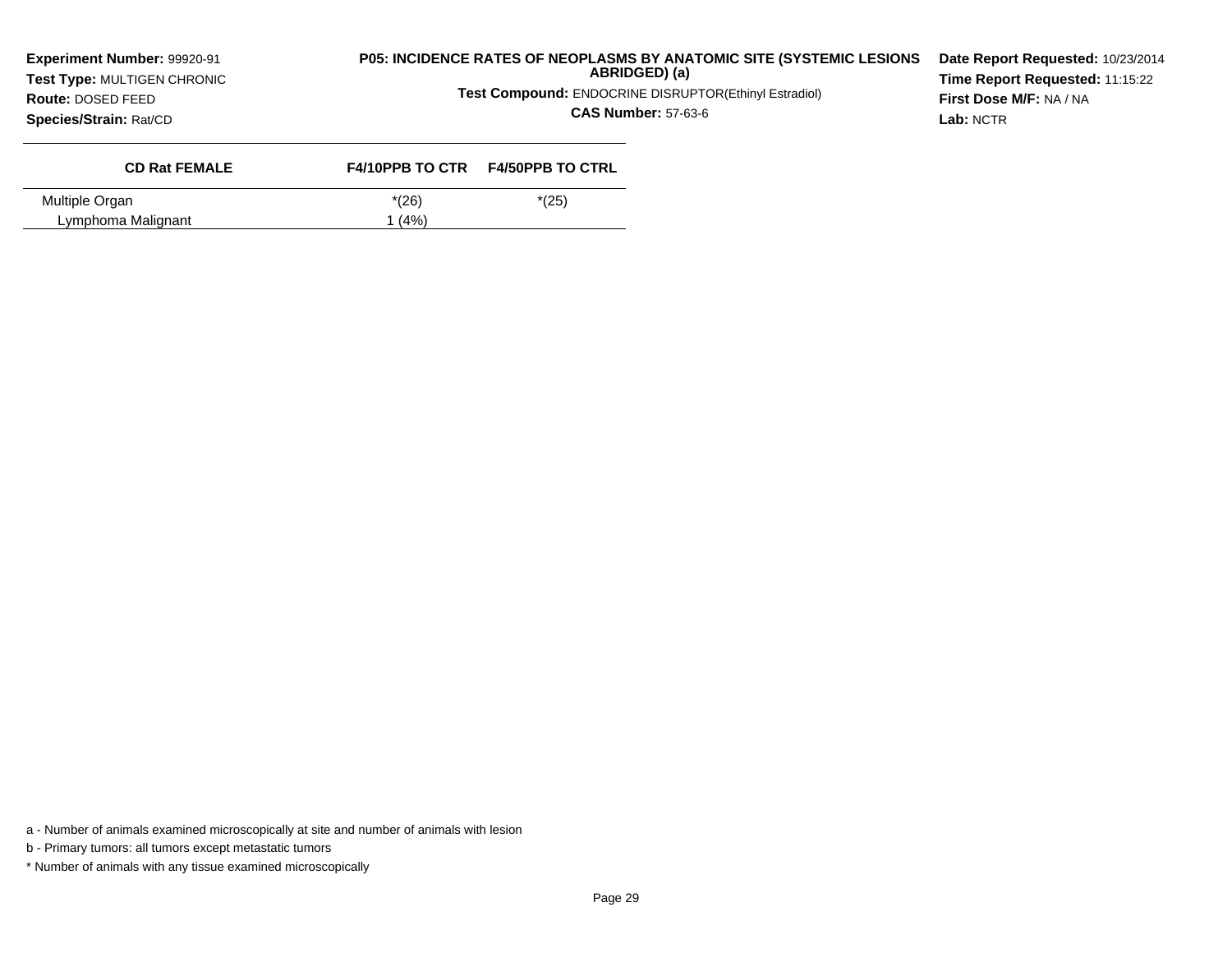| Experiment Number: 99920-91<br>Test Type: MULTIGEN CHRONIC<br>Route: DOSED FEED<br>Species/Strain: Rat/CD<br><b>CD Rat FEMALE</b> | P05: INCIDENCE RATES OF NEOPLASMS BY ANATOMIC SITE (SYSTEMIC LESIONS<br>ABRIDGED) (a)<br>Test Compound: ENDOCRINE DISRUPTOR(Ethinyl Estradiol)<br><b>CAS Number: 57-63-6</b> |                   |                  | Date Report Requested: 10/23/2014<br>Time Report Requested: 11:15:22<br>First Dose M/F: NA / NA<br>Lab: NCTR |            |                   |
|-----------------------------------------------------------------------------------------------------------------------------------|------------------------------------------------------------------------------------------------------------------------------------------------------------------------------|-------------------|------------------|--------------------------------------------------------------------------------------------------------------|------------|-------------------|
|                                                                                                                                   | <b>FO CONTROL</b>                                                                                                                                                            | <b>FO 2.0 PPB</b> | <b>F0 10 PPB</b> | <b>F0 50 PPB</b>                                                                                             | F1 Control | <b>F1 2.0 PPB</b> |
| <b>Tumor Summary for FEMALE</b>                                                                                                   |                                                                                                                                                                              |                   |                  |                                                                                                              |            |                   |
| <b>Total Animals with Primary Neoplasms (b)</b><br><b>Total Primary Neoplasms</b>                                                 |                                                                                                                                                                              |                   |                  |                                                                                                              |            |                   |
| <b>Total Animals with Benign Neoplasms</b><br><b>Total Benign Neoplasms</b>                                                       |                                                                                                                                                                              |                   |                  |                                                                                                              |            |                   |
| <b>Total Animals with Malignant Neoplasms</b><br><b>Total Malignant Neoplasms</b>                                                 |                                                                                                                                                                              |                   |                  |                                                                                                              |            |                   |
| <b>Total Animals with Metastatic Neoplasms</b><br><b>Total Metastatic Neoplasms</b>                                               |                                                                                                                                                                              |                   |                  |                                                                                                              |            |                   |
| <b>Total Animals with Malignant Neoplasms</b><br><b>Uncertain Primary Site</b>                                                    |                                                                                                                                                                              |                   |                  |                                                                                                              |            |                   |
| Total Animals with Neoplasms Uncertain -<br><b>Benign or Malignant</b>                                                            |                                                                                                                                                                              |                   |                  |                                                                                                              |            |                   |
| <b>Total Uncertain Neoplasms</b>                                                                                                  |                                                                                                                                                                              |                   |                  |                                                                                                              |            |                   |

b - Primary tumors: all tumors except metastatic tumors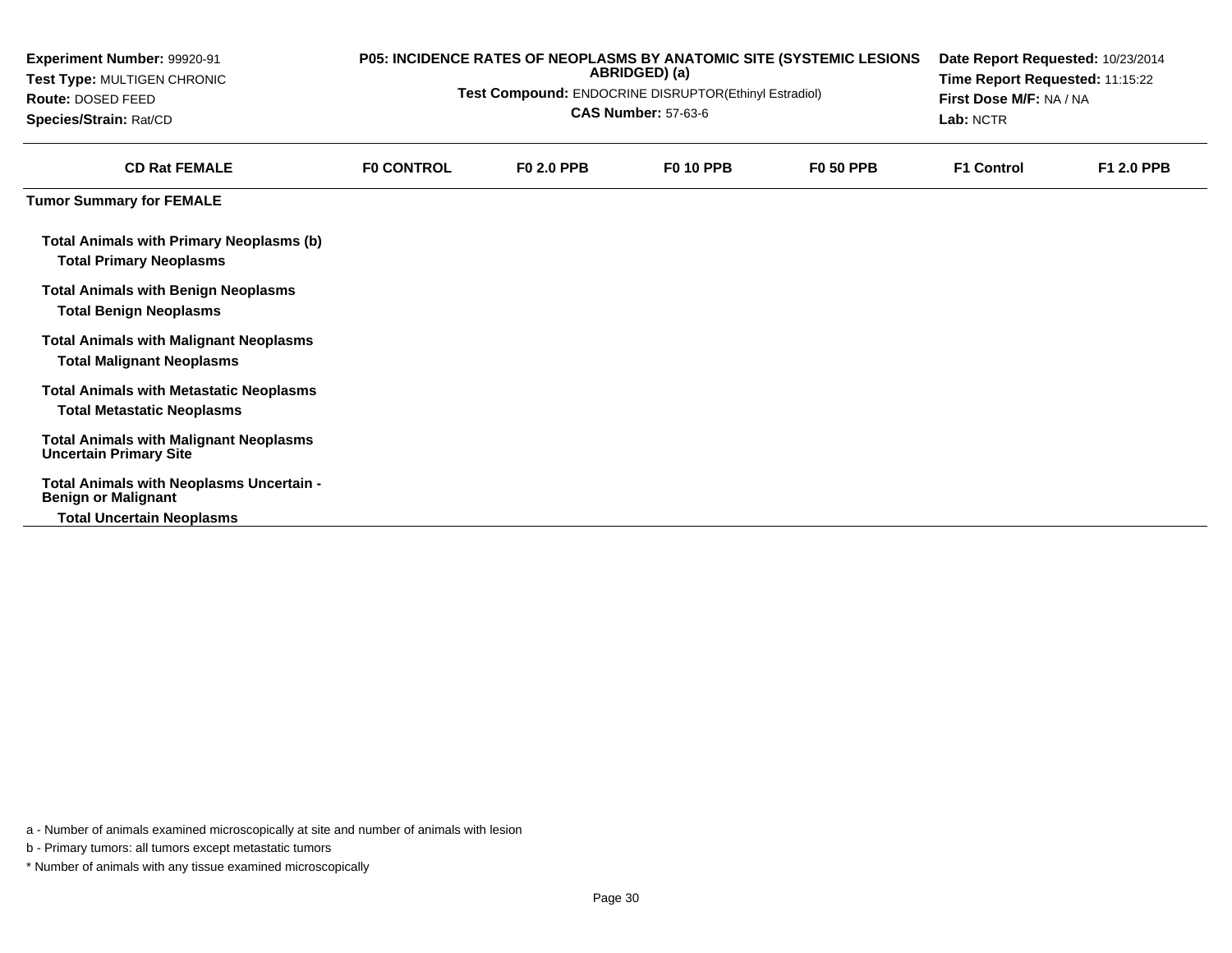| Experiment Number: 99920-91<br>Test Type: MULTIGEN CHRONIC<br>Route: DOSED FEED<br>Species/Strain: Rat/CD  | P05: INCIDENCE RATES OF NEOPLASMS BY ANATOMIC SITE (SYSTEMIC LESIONS<br>ABRIDGED) (a)<br>Test Compound: ENDOCRINE DISRUPTOR(Ethinyl Estradiol)<br><b>CAS Number: 57-63-6</b> |           |                   | Date Report Requested: 10/23/2014<br>Time Report Requested: 11:15:22<br>First Dose M/F: NA / NA<br>Lab: NCTR |                  |                  |
|------------------------------------------------------------------------------------------------------------|------------------------------------------------------------------------------------------------------------------------------------------------------------------------------|-----------|-------------------|--------------------------------------------------------------------------------------------------------------|------------------|------------------|
| <b>CD Rat FEMALE</b>                                                                                       | <b>F1 10 PPB</b>                                                                                                                                                             | F1 50 PPB | <b>F2 CONTROL</b> | <b>F2 2.0 PPB</b>                                                                                            | <b>F2 10 PPB</b> | <b>F2 50 PPB</b> |
| <b>Tumor Summary for FEMALE</b>                                                                            |                                                                                                                                                                              |           |                   |                                                                                                              |                  |                  |
| Total Animals with Primary Neoplasms (b)<br><b>Total Primary Neoplasms</b>                                 |                                                                                                                                                                              |           |                   |                                                                                                              |                  |                  |
| <b>Total Animals with Benign Neoplasms</b><br><b>Total Benign Neoplasms</b>                                |                                                                                                                                                                              |           |                   |                                                                                                              |                  |                  |
| <b>Total Animals with Malignant Neoplasms</b><br><b>Total Malignant Neoplasms</b>                          |                                                                                                                                                                              |           |                   |                                                                                                              |                  |                  |
| <b>Total Animals with Metastatic Neoplasms</b><br><b>Total Metastatic Neoplasms</b>                        |                                                                                                                                                                              |           |                   |                                                                                                              |                  |                  |
| <b>Total Animals with Malignant Neoplasms</b><br><b>Uncertain Primary Site</b>                             |                                                                                                                                                                              |           |                   |                                                                                                              |                  |                  |
| Total Animals with Neoplasms Uncertain -<br><b>Benign or Malignant</b><br><b>Total Uncertain Neoplasms</b> |                                                                                                                                                                              |           |                   |                                                                                                              |                  |                  |

b - Primary tumors: all tumors except metastatic tumors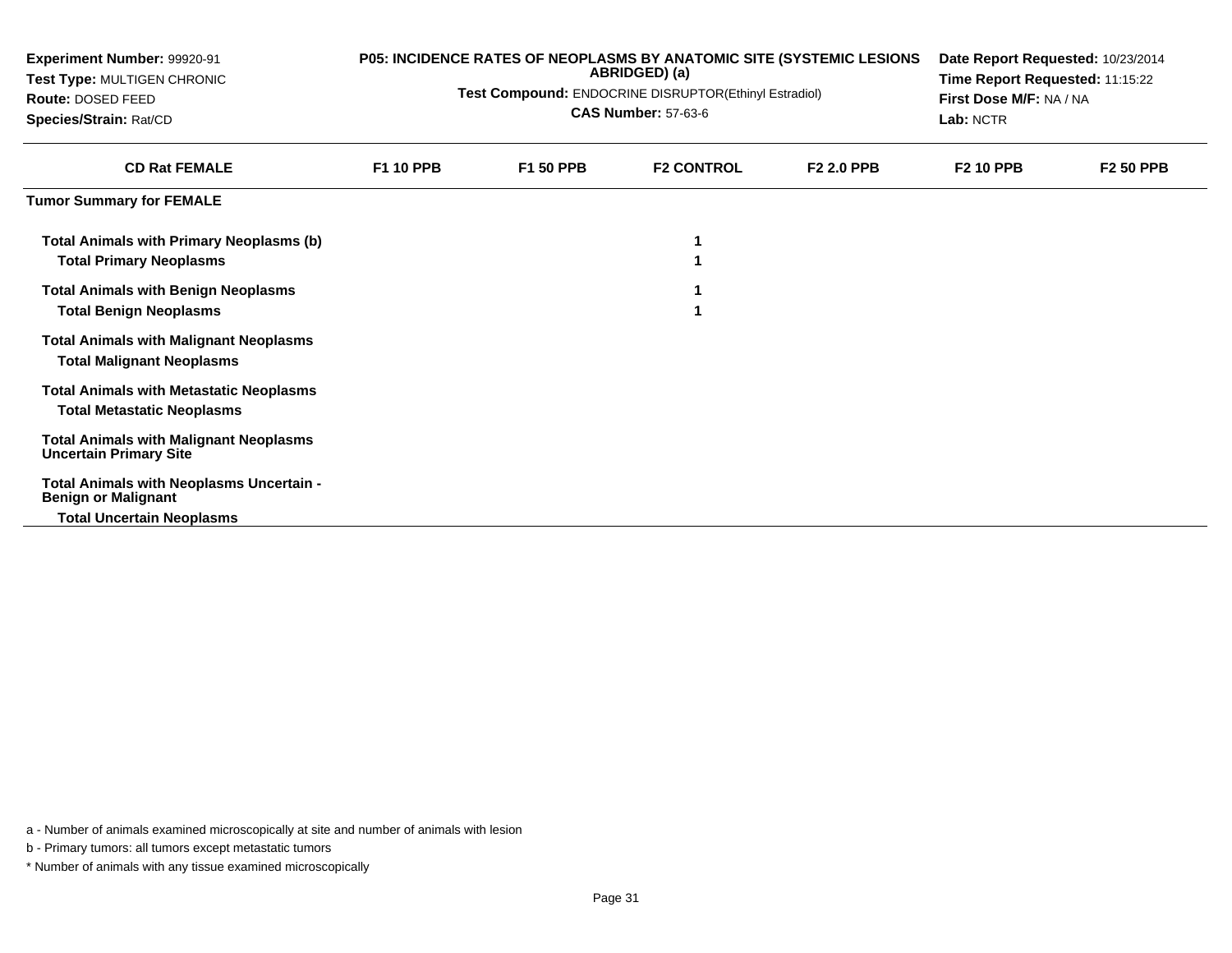| Experiment Number: 99920-91<br>Test Type: MULTIGEN CHRONIC<br>Route: DOSED FEED<br>Species/Strain: Rat/CD |                   | Test Compound: ENDOCRINE DISRUPTOR(Ethinyl Estradiol) | ABRIDGED) (a)<br><b>CAS Number: 57-63-6</b> | P05: INCIDENCE RATES OF NEOPLASMS BY ANATOMIC SITE (SYSTEMIC LESIONS | Date Report Requested: 10/23/2014<br>Time Report Requested: 11:15:22<br>First Dose M/F: NA / NA<br>Lab: NCTR |                        |  |
|-----------------------------------------------------------------------------------------------------------|-------------------|-------------------------------------------------------|---------------------------------------------|----------------------------------------------------------------------|--------------------------------------------------------------------------------------------------------------|------------------------|--|
| <b>CD Rat FEMALE</b>                                                                                      | <b>F3 CONTROL</b> | <b>F3/2PPB TO CTRL</b>                                | <b>F3/10PPB TO CTRL</b>                     | <b>F3/50PPB TO CTRL</b>                                              | <b>F4 CONTROL</b>                                                                                            | <b>F4/2PPB TO CTRL</b> |  |
| <b>Tumor Summary for FEMALE</b>                                                                           |                   |                                                       |                                             |                                                                      |                                                                                                              |                        |  |
| <b>Total Animals with Primary Neoplasms (b)</b><br><b>Total Primary Neoplasms</b>                         |                   |                                                       |                                             |                                                                      |                                                                                                              |                        |  |
| <b>Total Animals with Benign Neoplasms</b><br><b>Total Benign Neoplasms</b>                               |                   |                                                       |                                             |                                                                      |                                                                                                              |                        |  |
| <b>Total Animals with Malignant Neoplasms</b><br><b>Total Malignant Neoplasms</b>                         |                   |                                                       |                                             |                                                                      |                                                                                                              |                        |  |
| <b>Total Animals with Metastatic Neoplasms</b><br><b>Total Metastatic Neoplasms</b>                       |                   |                                                       |                                             |                                                                      |                                                                                                              |                        |  |
| <b>Total Animals with Malignant Neoplasms</b><br><b>Uncertain Primary Site</b>                            |                   |                                                       |                                             |                                                                      |                                                                                                              |                        |  |
| Total Animals with Neoplasms Uncertain -<br><b>Benign or Malignant</b>                                    |                   |                                                       |                                             |                                                                      |                                                                                                              |                        |  |
| <b>Total Uncertain Neoplasms</b>                                                                          |                   |                                                       |                                             |                                                                      |                                                                                                              |                        |  |

a - Number of animals examined microscopically at site and number of animals with lesion

b - Primary tumors: all tumors except metastatic tumors

\* Number of animals with any tissue examined microscopically